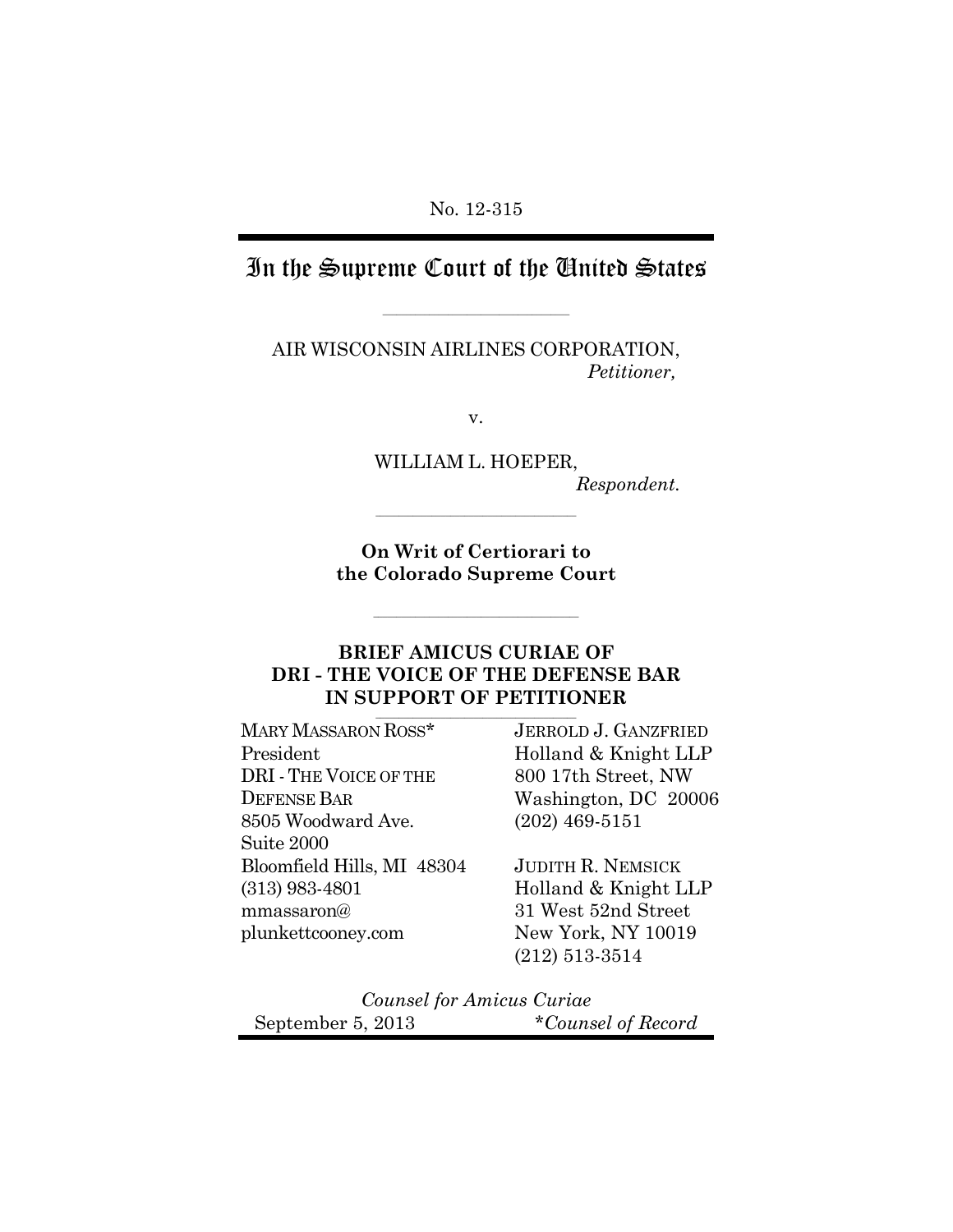# **TABLE OF CONTENTS**

|                | <b>INTRODUCTION AND SUMMARY OF</b>                                                                                                                                                 |
|----------------|------------------------------------------------------------------------------------------------------------------------------------------------------------------------------------|
|                |                                                                                                                                                                                    |
| I.             | ATSA'S LANGUAGE, PURPOSE AND<br><b>SECURITY OBJECTIVES MANDATE</b><br>REVERSAL AND RECOGNITION OF                                                                                  |
| $\mathbf{A}$ . | Federal Law Directs Airlines to Report<br>Suspicious Activity Immediately 7                                                                                                        |
| <b>B.</b>      | Congress Intended the ATSA Immunity<br>Clause to Encourage "Good Faith"<br>Reports of Possible Security Threats 9                                                                  |
| II.            | THE JUDGMENT OF THE COLORADO<br><b>SUPREME COURT CONTRADICTS</b><br>CONGRESSIONAL INTENT, MISAPPLIES THE<br>LEGAL STANDARDS FOR ANALYZING ATSA<br>IMMUNITY, AND MERITS REVERSAL 11 |
| $\mathbf{A}$ . | Air Wisconsin's Report Is Consistent<br>With the Act's Language and                                                                                                                |
| <b>B.</b>      | The State Court's Failure to Determine<br>Whether Air Wisconsin's Report Was<br>Materially False Is Contrary to ATSA's<br><b>Immunity Analysis and Requires</b>                    |

i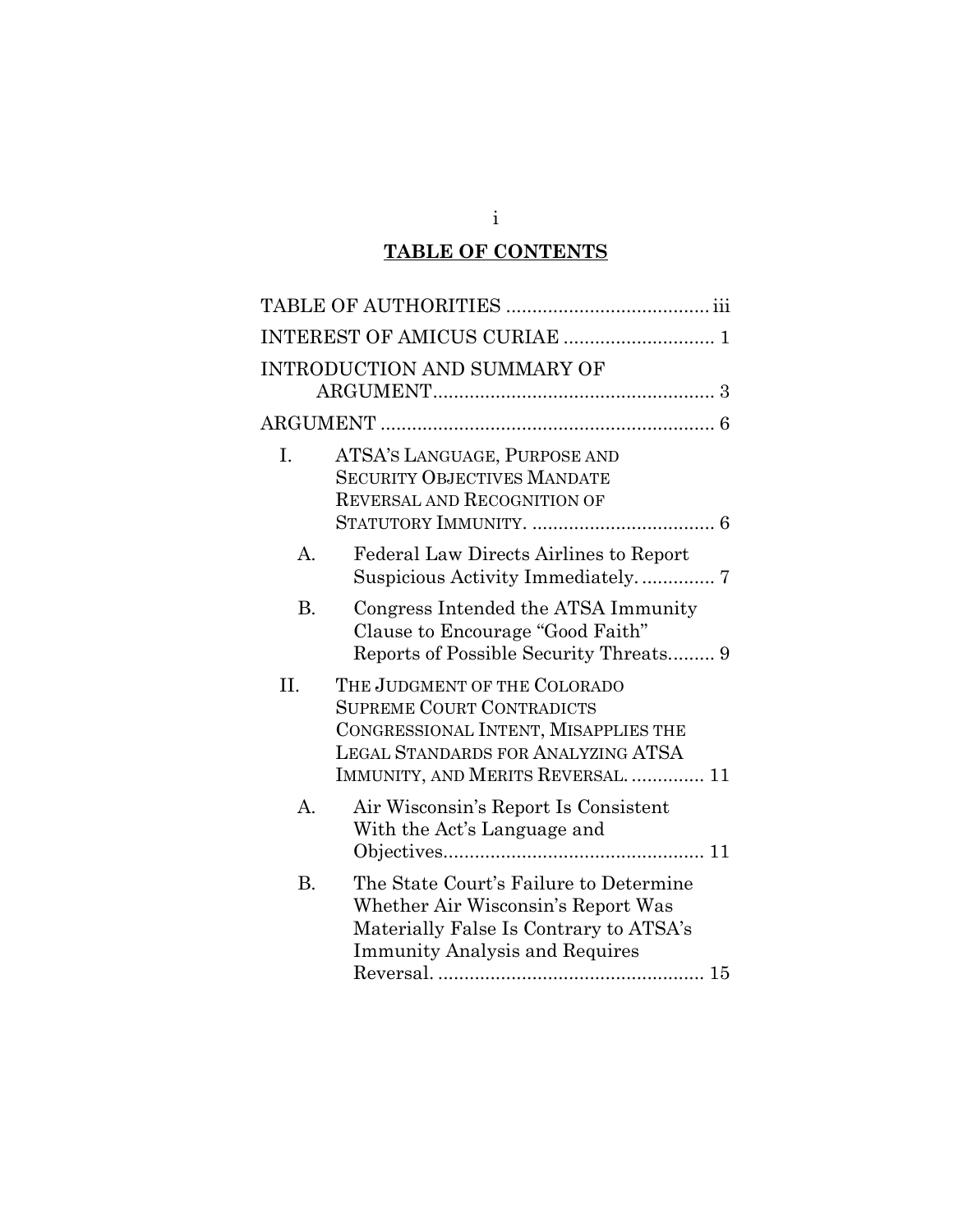| $\mathbf{H}$   | REVERSAL IS NECESSARY TO INSTRUCT<br><b>LOWER COURTS ON THE PROPER</b><br><b>STANDARDS FOR DETERMINING IMMUNITY</b><br>AND TO PREVENT A CHILLING EFFECT ON<br>SECURITY-RELATED REPORTS.  17 |  |
|----------------|---------------------------------------------------------------------------------------------------------------------------------------------------------------------------------------------|--|
| $\mathsf{A}$ . | Courts Require Guidance on Standards<br>for Analyzing ATSA Immunity 17                                                                                                                      |  |
| <b>B.</b>      | Heightened Security Risks Related To<br>Air Travel Call For Vigilant Reporting<br>And Broad Immunity For Airline                                                                            |  |
|                |                                                                                                                                                                                             |  |
|                |                                                                                                                                                                                             |  |

ii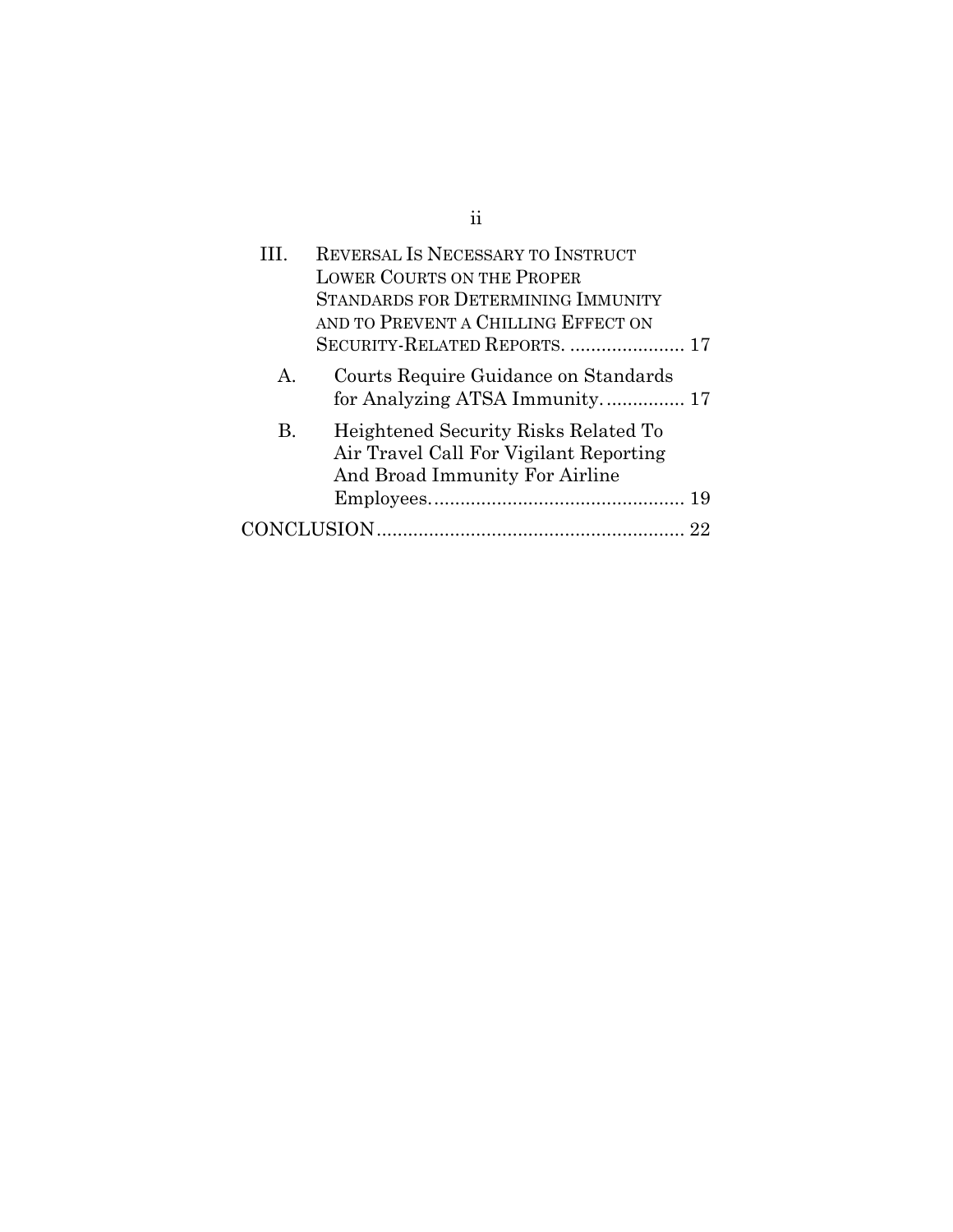#### **TABLE OF AUTHORITIES**

**CASES**

#### **Page(s)**

# *Bayaa v. United Airlines*, *Inc.*, 249 F. Supp. 2d 1198 (C.D. Cal. 2002)................. [18](#page-25-0) *Crawford-El v. Britton*, 523 U.S. 574 (1998) ............ [11](#page-25-0) *Hansen v. Delta Airlines*, No. 02 C 7651, 2004 WL 524686 (N.D. Ill. Mar. 17, 2004)........................................[.1](#page-25-1)8 *Masson v. New Yorker Magazine, Inc.*, 501 U.S. 496 (1991)............................................... [15](#page-22-1) *New York Times Co. v. Sullivan,* 376 U.S. 254 (1964)........................................... 5, 15 *Philadelphia Newspapers, Inc. v. Hepps,* 475 U.S. 767 (1986)........................................... 5, [16](#page-23-0) *St. Amant v. Thompson*, 390 U.S. 727 (1968) .......... [16](#page-25-0) *Shqeirat v. U.S. Airways Group, Inc.*, 515 F. Supp. 2d 984 (D. Minn. 2007) ................... [17](#page-24-2) *Shqeirat v. U.S. Airways Group, Inc.*, 645 F. Supp. 2d 765 (D. Minn. 2009) ................... [18](#page-25-2) *United States v. Calloway*, 116 F.3d 1129 (6th Cir. 1997)............................... 11 **STATUTES** 6 U.S.C. §1104............................................................ 20

#### iii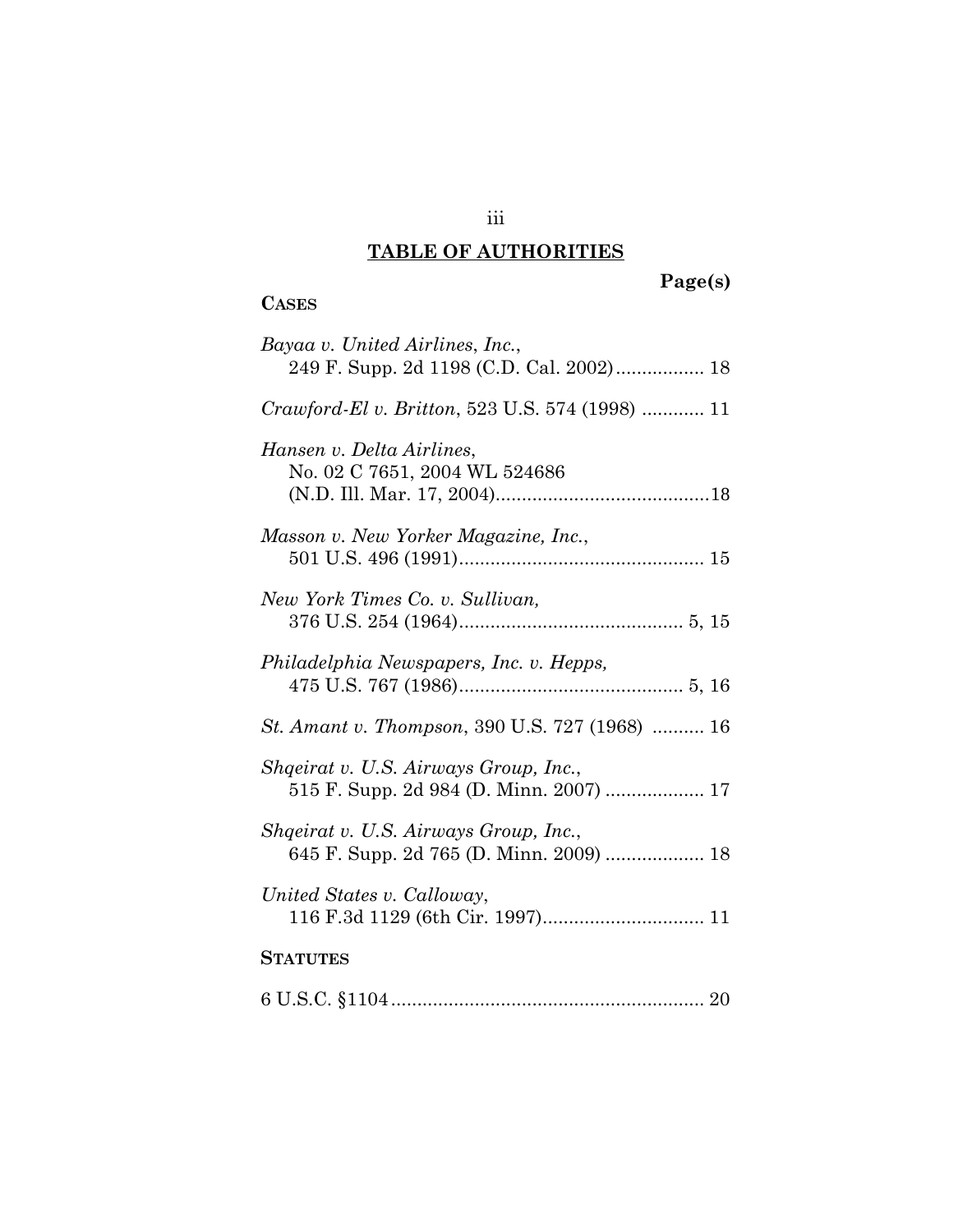| Aviation and Transportation Security Act, Pub. |  |  |
|------------------------------------------------|--|--|

iv

## **OTHER AUTHORITIES**

| 147 Cong. Rec. S10407 (daily ed. Oct. 10, 2001) 6                                                                                                              |
|----------------------------------------------------------------------------------------------------------------------------------------------------------------|
| 147 Cong. Rec. S10432 (daily ed. Oct. 10, 2001) 9                                                                                                              |
| H.R. Rep. No. 107-296, reprinted in 2002                                                                                                                       |
| Corey Kilgannon & Michael Schmidt, Vendors<br>Who Called Police Called Heroes, New York<br>Times (May 2, 2010), <i>available at</i><br>http://www.nytimes.com/ |
| 2010/05/03/nyregion/03vendor.html?_r=0 19                                                                                                                      |
| Department of Homeland Security, "If You See                                                                                                                   |
| Something, Say Something" campaign                                                                                                                             |
| website, <i>available at</i> http://www.dhs.gov/if-                                                                                                            |
| you-see-something-say-something%                                                                                                                               |
|                                                                                                                                                                |
| David Goodhue, Passenger Accused of Attacking                                                                                                                  |
| Miami-Bound Russian Flight Crew, Miami                                                                                                                         |
| Herald (Aug. 9, 2013), available at                                                                                                                            |
| http://www.miamiherald.com/2013/08/                                                                                                                            |
| 09/3552136/passenger-accused-of-                                                                                                                               |
|                                                                                                                                                                |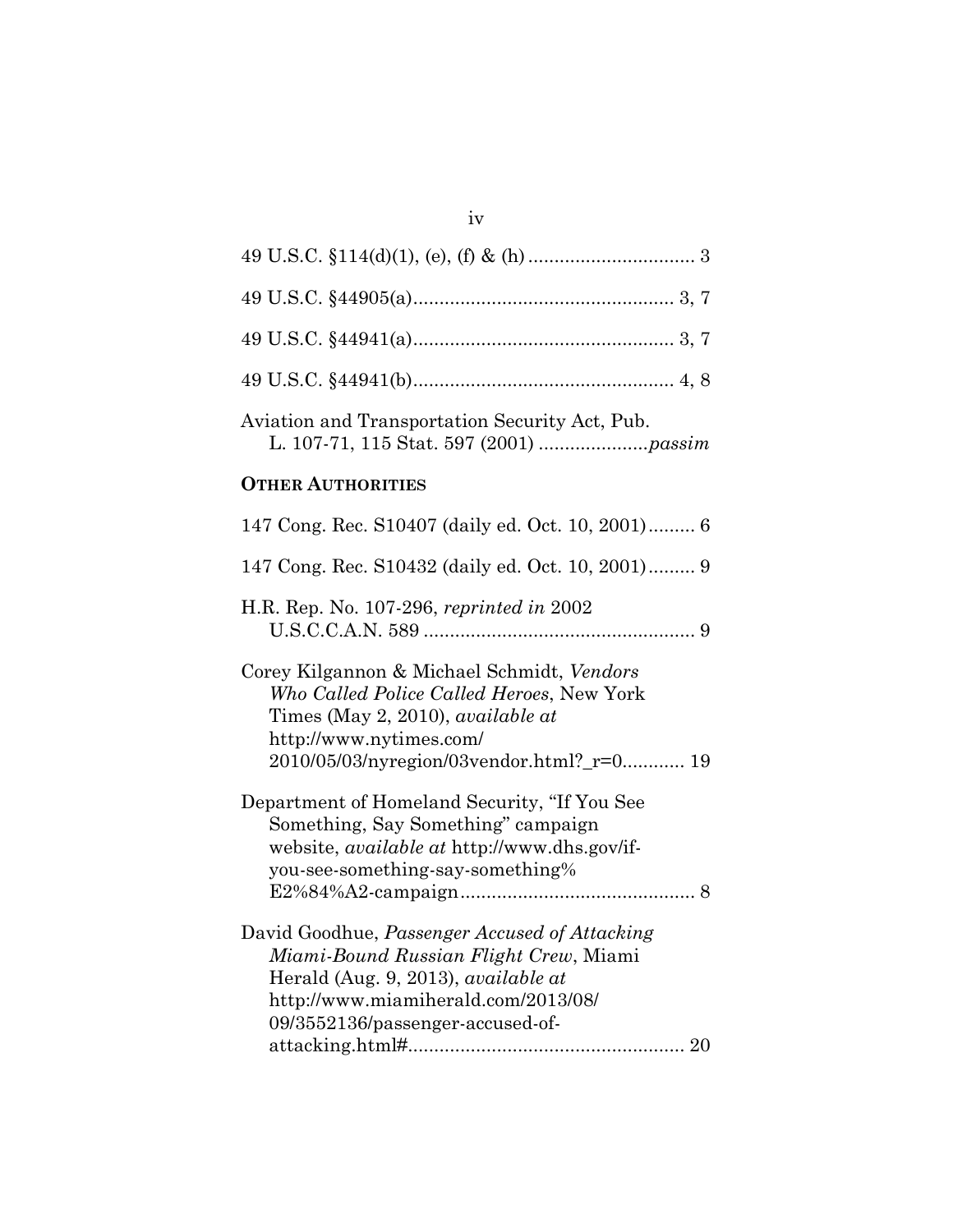| Eric Malnic, Report Confirms That Gunman<br>Caused 1987 Crash of PSA Jet, Los Angeles<br>Times (Jan. 6, 1989), <i>available at</i><br>http://articles.latimes.com/1989-01-       |
|----------------------------------------------------------------------------------------------------------------------------------------------------------------------------------|
| GAO Testimony Before the Subcommittee on<br>Oversight, Investigations, and Management,                                                                                           |
| Committee on Homeland Security, H.R.,<br>Aviation Security: TSA Has Made Progress,<br>but Additional Efforts Are Needed to                                                       |
| <i>Improve Security, GAO-11-938T, at 4-6</i><br>(Sept. 16, 2011), available at                                                                                                   |
| http://www.gao.gov/products/GAO-11-938T  19                                                                                                                                      |
| Gary Kelly & Mike Van de Ven, Southwest<br>Airlines Safety & Security Commitment<br>Southwest Safety & Security (Dec. 1, 2012),<br><i>available at http://www.southwest.com/</i> |
| assets/pdfs/corporate-commitments/safety-                                                                                                                                        |
| James McKinley & Sarah Wheaton, Saudi<br>Student to Be Arraigned in Bomb Plot, New<br>York Times (Feb. 25, 2011), <i>available at</i><br>http://www.nytimes.com/2011/02/26/      |
|                                                                                                                                                                                  |
| Jana Winter, Clerk Rings Up N.J. Jihad Jerks,<br>New York Post (May 13, 2007), available at<br>http://www.nypost.com/p/news/                                                     |
| regional/item_0oS2xKmNdVwCzcvzxPuCBL 19                                                                                                                                          |

v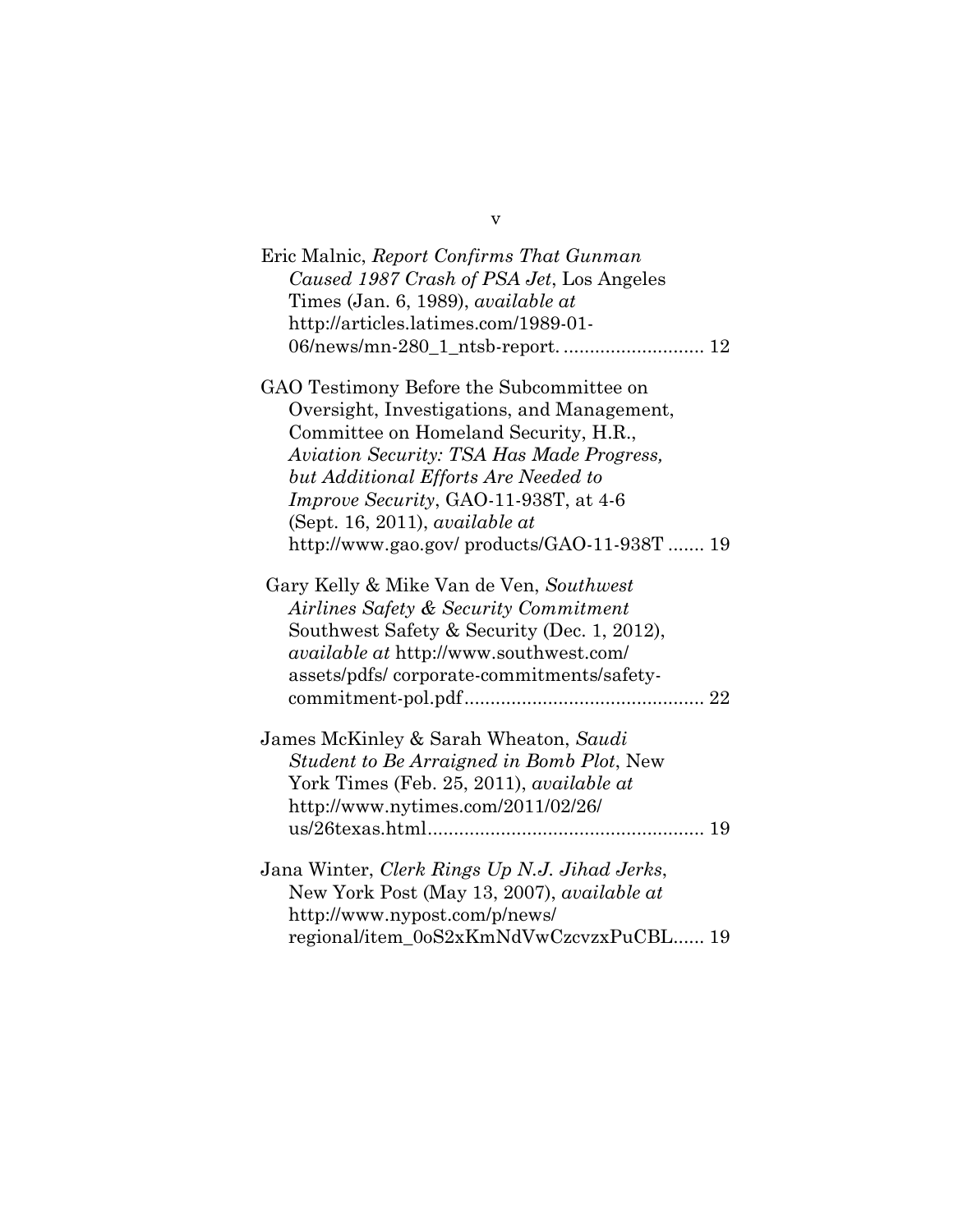| Joan Lowy, TSA: More Fliers Arriving at         |
|-------------------------------------------------|
| Checkpoints with Guns, USA Today (July 5,       |
| 2013), available at                             |
| http://www.usatoday.com/story/todayinthesk      |
| y/2013/07/03/more-air-passengers-show-up-       |
|                                                 |
|                                                 |
| Joe Sharkey, That Loaded Gun in My Carry-       |
| On, Oh I Forgot, New York Times                 |
| (September 29, 2012), available at              |
| http://www.nytimes.com/2012/09/29/              |
| business/tsa-is-finding-more-guns-at-           |
| airport-security-checkpoints.html?_r=1&         |
|                                                 |
|                                                 |
| John N. Balog, et al., TCRP Report 86: Public   |
| Transportation Security: Vol. 1,                |
| Communication of Threats: A Guide,              |
| Transportation Research Board (2002),           |
| <i>available at http://onlinepubs.trb.org/</i>  |
| onlinepubs/tcrp/tcrp_rpt_86-v1.pdf.  19         |
|                                                 |
| Mike M. Ahlers, 911 Calls Show Passengers'      |
| Fear During Flight Attendant's Rant, CNN        |
| $(Mar. 14, 2012)$ , available at                |
| http://www.cnn.com/2012/03/13/travel/flight-    |
|                                                 |
|                                                 |
| Unruly Passenger Forces Flight Back to Philly,  |
| Denver Post (Aug. 8, 2013), <i>available at</i> |
| http://www.denverpost.com/breakingnews/ci       |
| 23820203/unruly-passenger-forces-flight-        |
|                                                 |

## vi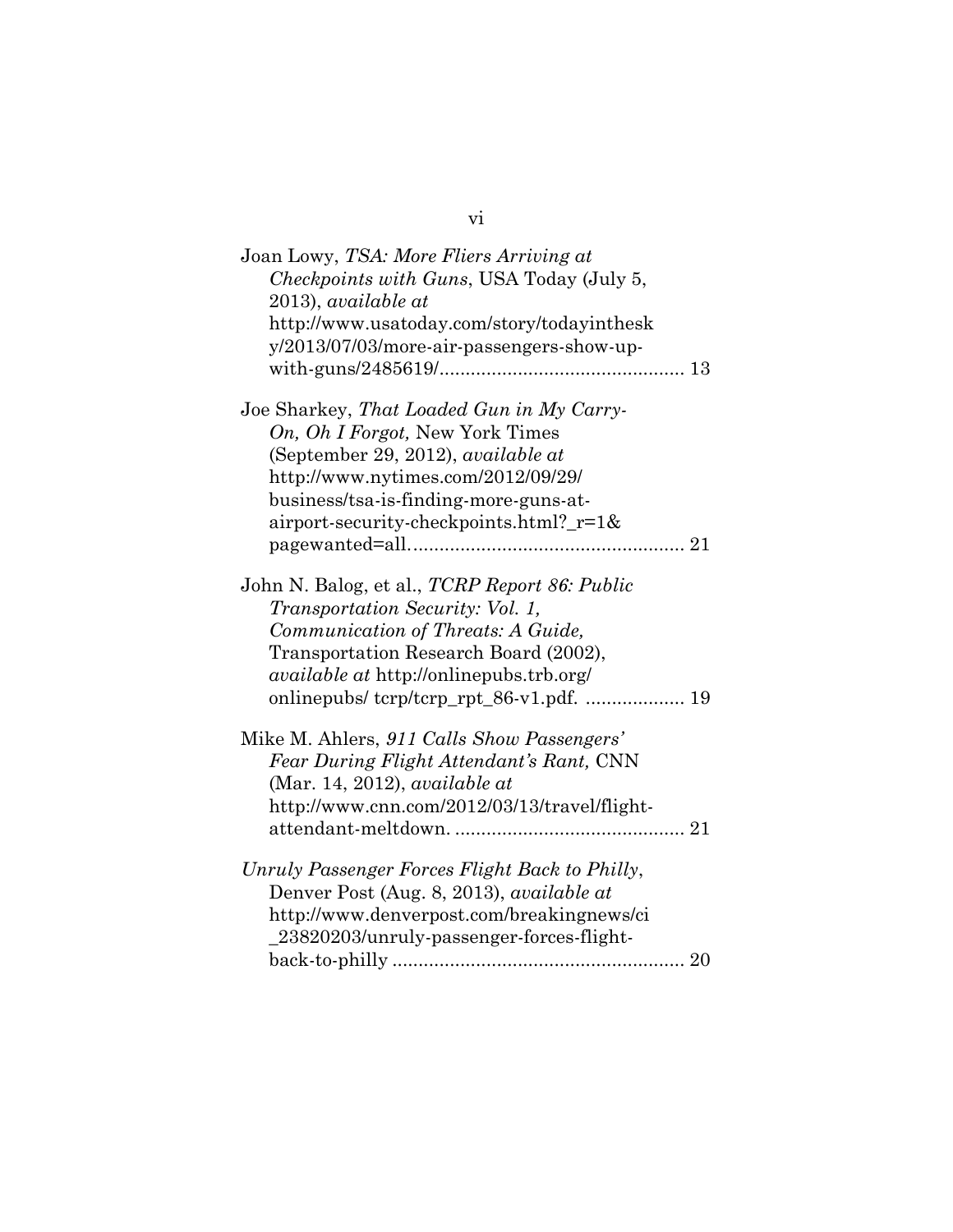# vii

| Philip Messing & Chuck Bennett, Sources: TSA<br>Screeners Allow Fed Agent with Fake Bomb |  |
|------------------------------------------------------------------------------------------|--|
| to Pass Through Security at Newark Airport,                                              |  |
| New York Post (Mar. 19, 2013), <i>available at</i>                                       |  |
| http://www.nypost.com/p/news/local/newark                                                |  |
| _tsa_bomb_boozled_eTIZBp2X7B299                                                          |  |
|                                                                                          |  |
| TSA Week in Review: Record 65 Firearms                                                   |  |
| Discovered in Carry-on Bags (54 Loaded),                                                 |  |
| The TSA Blog (May 24, 2013), <i>available at</i>                                         |  |
| http://blog.tsa.gov/2013/05/tsa-week-in-                                                 |  |
|                                                                                          |  |
| U.S. Senate Homeland Security and                                                        |  |
| Governmental Affairs Committee,                                                          |  |
| Chairman Joseph I. Lieberman and                                                         |  |
| Ranking Member Susan M. Collins, A                                                       |  |
| <i>Ticking Time Bomb: Counterterrorism</i>                                               |  |
| Lessons from the U.S. Government's Failure                                               |  |
| to Prevent the Fort Hood Attack (Feb. 2011),                                             |  |
| <i>available at http://hsgac.senate.gov/</i>                                             |  |
| public/_files/Fort_Hood/FortHoodReport.pdf 20                                            |  |
| Valerie Walker & Melissa Madden, AFA Leads                                               |  |
| the Way in Aviation Safety Action Programs                                               |  |
| for Flight Attendants (February 2013),                                                   |  |
| <i>available at http://www.unitedafa.</i>                                                |  |
|                                                                                          |  |
|                                                                                          |  |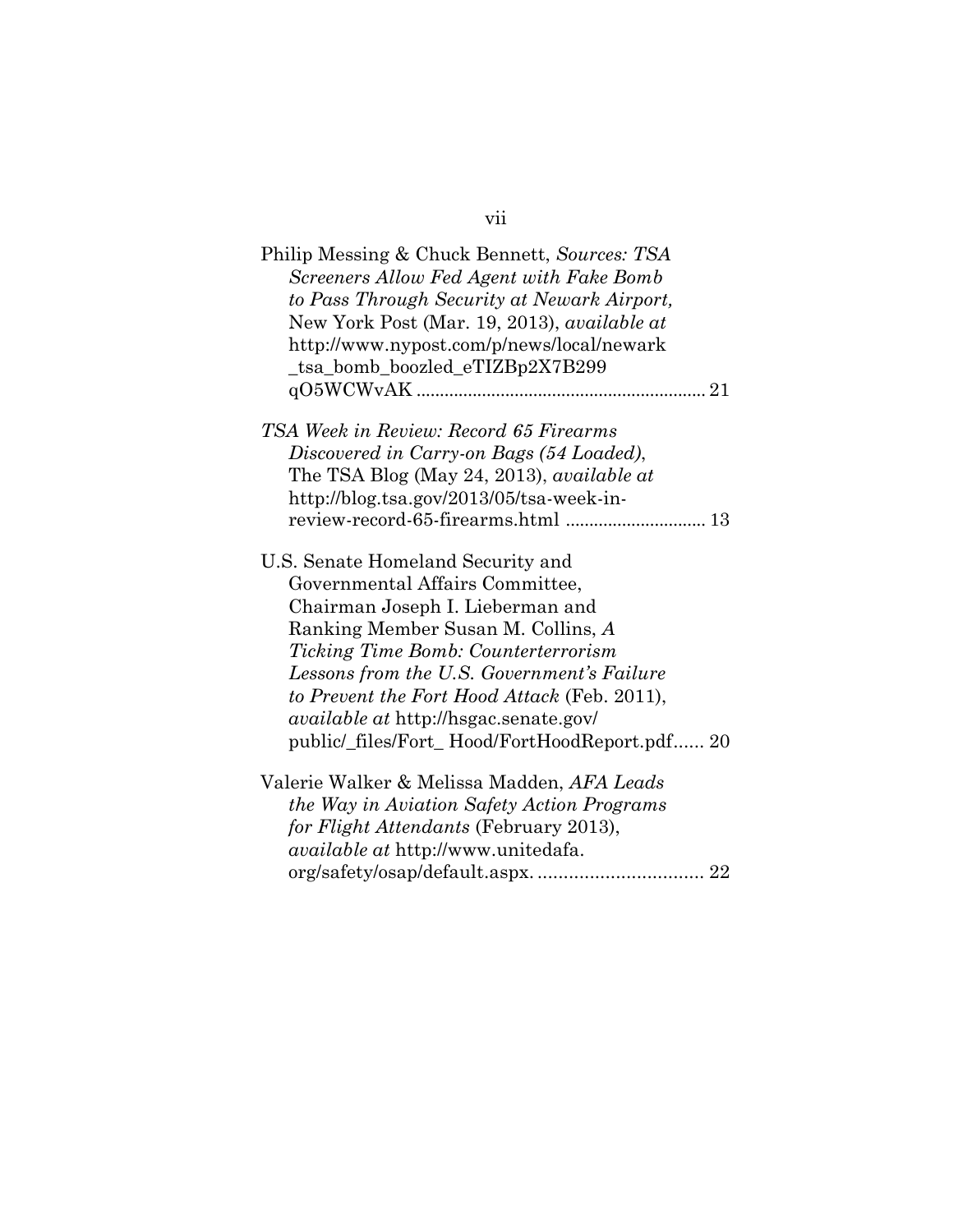#### **INTEREST OF** *AMICUS CURIAE[1](#page-8-1)*

<span id="page-8-0"></span>*Amicus curiae* DRI — the Voice of the Defense Bar ("DRI") is an international organization of more than 22,000 attorneys involved in the defense of civil litigation. DRI is committed to enhancing the skills, effectiveness, and professionalism of defense attorneys. Consistent with this commitment, DRI seeks to address issues germane to defense attorneys, to promote the role of the defense attorney, and to improve the civil justice system. DRI has long been a voice in the ongoing effort to make the civil justice system more fair and efficient. To that end, DRI regularly files *amicus curiae* briefs in cases that raise issues of concern to its members. This is just such a case. Indeed, DRI filed an amicus brief at the certiorari stage in this case, urging that this Court grant review.

Constitutional and statutory immunities pose important issues for the proper functioning of the civil justice system. Where both constitutional protections and express legislative directives preclude civil liability, there is no warrant for judicial override. The particular context of this case, which directly implicates national security matters, makes the need for this Court to reverse the judgment of the Colorado Supreme Court all the more compelling.

<u>.</u>

<span id="page-8-1"></span><sup>1</sup> Letters of consent have been filed with the Clerk. Pursuant to Supreme Court Rule 37.6, *amicus curiae* states that no counsel for a party has written this brief in whole or in part, and no person or entity, other than the *amicus curiae,* its members, or its counsel, has made a monetary contribution to the preparation or submission of this brief.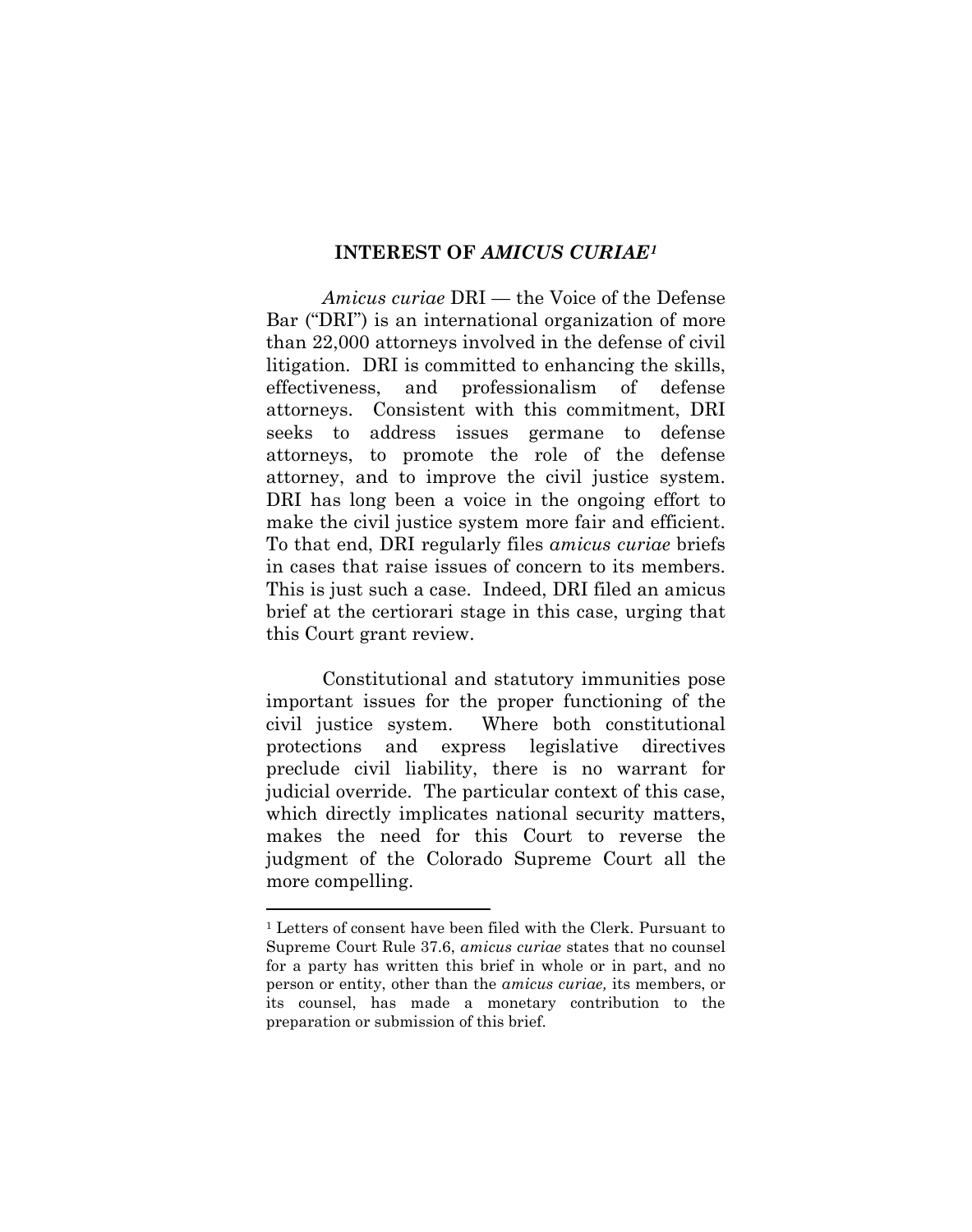Proper definition of the scope of constitutional and statutory immunities is a matter of continuing importance to DRI and its members. The issue has great practical significance not only for litigation and the judicial system, but also for counseling and conducting business in industries subject to the relevant immunity. With respect to the context of this case, the invocation of immunity under the Aviation Transportation and Security Act ("ATSA"), Pub. L. 107-71, 115 Stat. 597 (2001) (codified in various parts of 49 U.S.C.), is of paramount importance to DRI members, to the aviation industry and to the public generally.

The decision below sows uncertainty in circumstances where Congress correctly sought to encourage reporting of suspicious activities. Such uncertainty will, at a minimum, impede prompt reporting of potential threats to the federal officials best able to assess threats. At worst, the decision below will affirmatively discourage airlines from reporting to the Transportation Security Administration ("TSA") suspicious behavior that raises security concerns. Given the catastrophic ramifications of inattention to threats against airline safety, there is a manifest need for clear, correct judicial standards implementing the statutory imperative to report to TSA.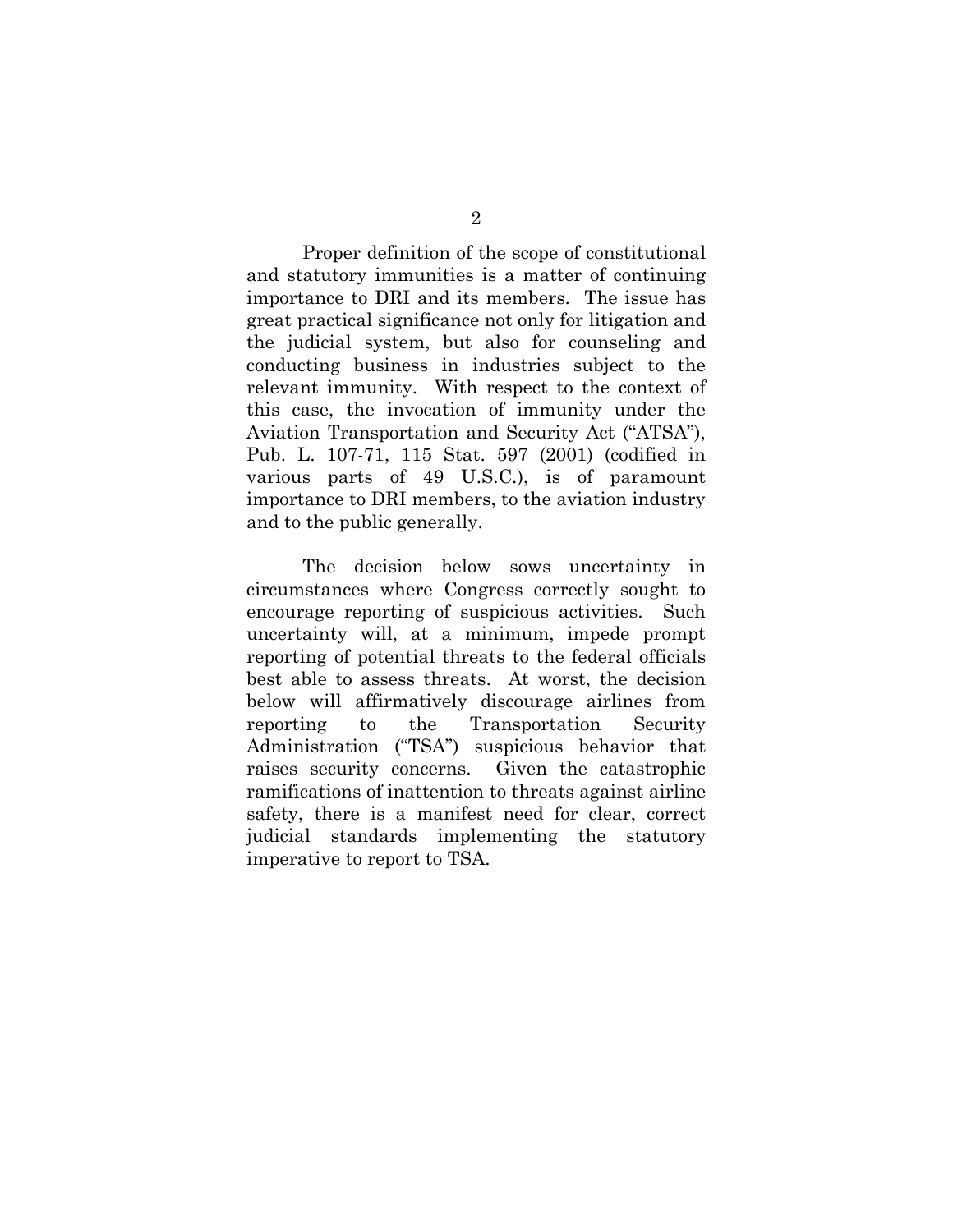## <span id="page-10-2"></span>**INTRODUCTION AND SUMMARY OF ARGUMENT**

The Aviation and Transportation Security Act ("ATSA" or the "Act"), Pub. L. 107-71, 115 Stat. 597 (2001) (codified in various parts of 49 U.S.C.), was one of numerous efforts undertaken by the United States government to strengthen national security in the wake of the September 11, 2001 terrorist attacks. Among other things, the Act created the Transportation Security Administration ("TSA"), a new federal agency responsible for overseeing and ensuring security in all modes of transportation, including civil air transportation security. TSA assumed responsibility for passenger and property screening, policies and strategies for dealing with security threats to transportation, and management of security information, including the notification to airport and airline security officers of individuals known to pose a risk or threat to airline safety. 49 U.S.C.  $$114(d)(1)$ , (e), (f) & (h).

<span id="page-10-1"></span><span id="page-10-0"></span>Congress previously had recognized the importance of information sharing by airlines, requiring airlines and their employees – who are often the first to receive information on potential security threats – to report promptly to federal officials any information concerning "a threat to civil aviation." 49 U.S.C. §44905(a). To further encourage prompt reporting, ATSA granted immunity to airlines and their employees from civil liability for disclosure of possible security threats. *Id.* at §44941(a). While the statute denies immunity for knowingly false disclosures or those made recklessly without regard to their truthfulness (49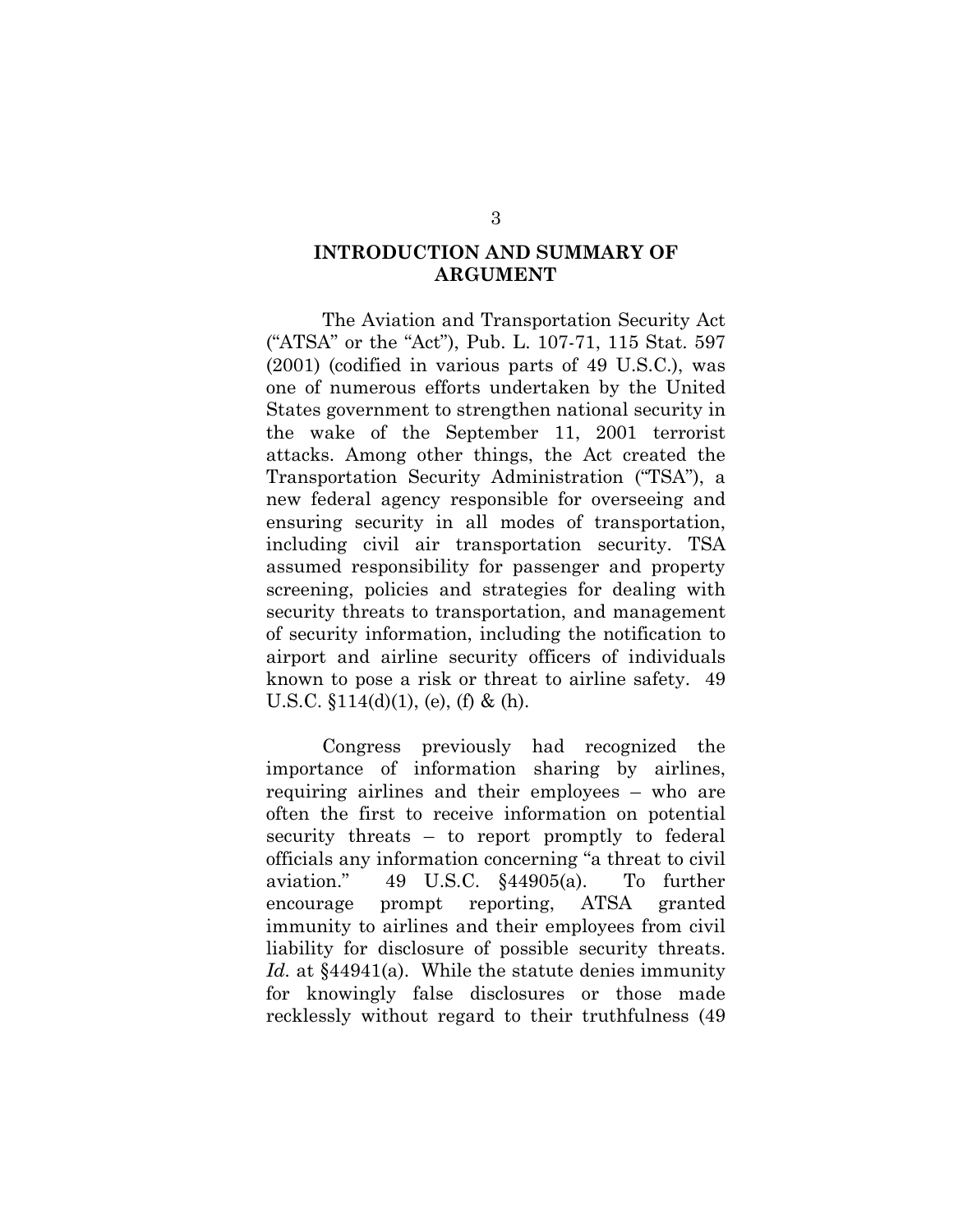U.S.C. §44941(b)), this exception is limited to rare and unusual circumstances – not those cases where airlines report in good faith about a legitimate safety concern.

Air Wisconsin "clearly had an obligation to report the incident" and responded "precisely as [TSA] would have wanted them to." *See* JA 341, 342 (testimony of former TSA Chief Support Systems Operator responsible for informing airlines about TSA's reporting policy). In short, Air Wisconsin properly followed federal reporting requirements and advised TSA of its concerns about the air travel of a soon-to-be-terminated pilot employee who, after already failing several proficiency tests on an aircraft he was learning to fly, exhibited irrational behavior and directed angry outbursts at his instructor while training for his fourth proficiency test. Significantly, the pilot was a Federal Flight Deck Officer ("FFDO"), which means he was authorized to carry a TSA-issued firearm. Air Wisconsin communicated to the TSA that the pilot was about to travel and had been terminated that day, that there were concerns about his mental stability and that, as an FFDO, he might be armed.

The pilot sued Air Wisconsin for defamation and was awarded a jury verdict of \$1.4 million. In a contentious 4-3 decision, the Colorado Supreme Court affirmed the judgment. The majority opinion concluded that Air Wisconsin was not entitled to ATSA immunity because the airline should have used more precise wording in reporting the potential threat. The Colorado Supreme Court further held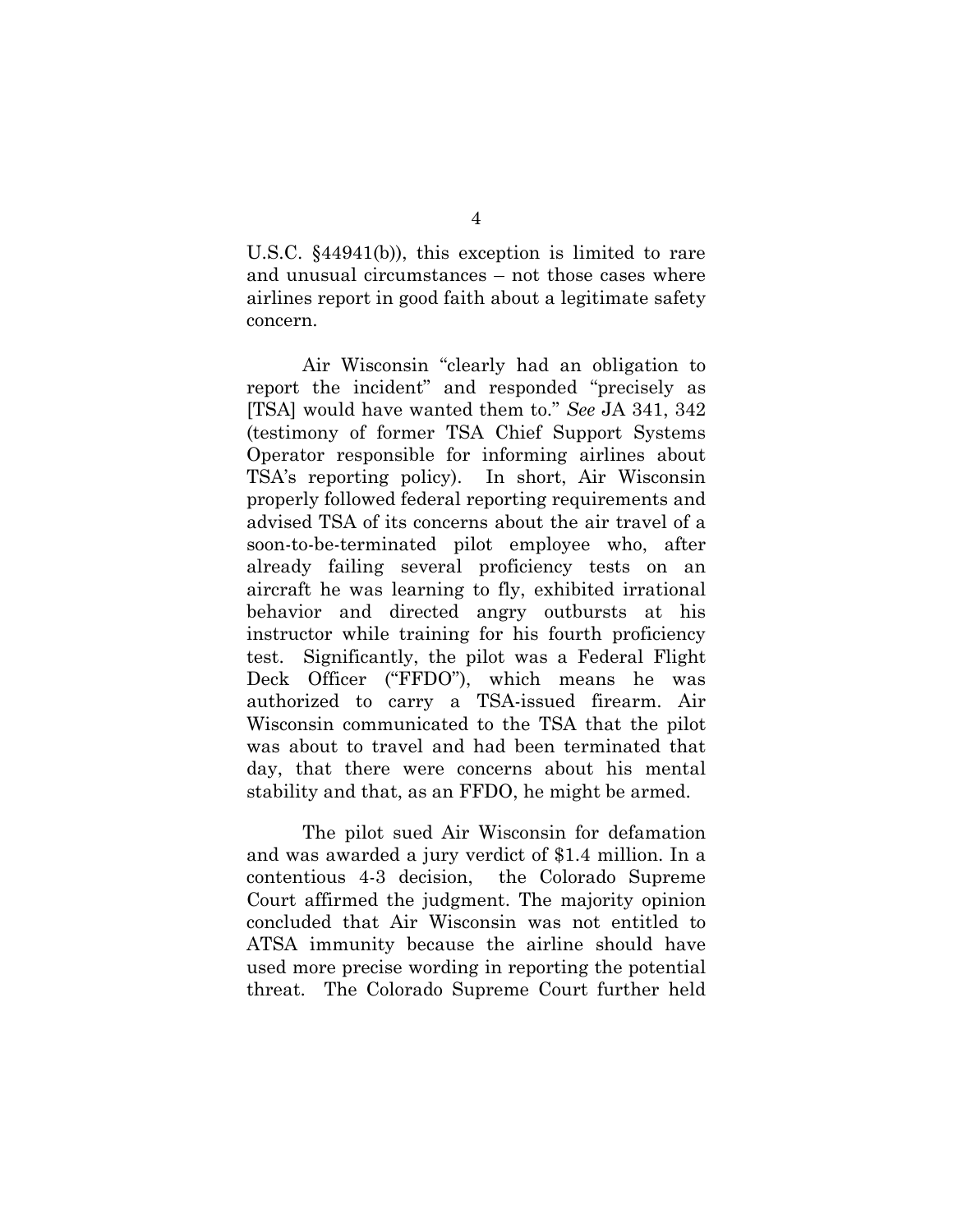that its finding of reckless reporting did not require a determination of the truthfulness of the report.

A strongly-worded dissent criticized the majority's holding, identifying several key reasons for reversal by this Court. First, the majority opinion failed to follow the well-established standards articulated in *New York Times Co. v. Sullivan,* 376 U.S. 254, 279-80 (1964), which require the plaintiff to prove that the alleged defamatory statement is false. *See* Pet. App. 29a (citing *Philadelphia Newspapers, Inc. v. Hepps,* 475 U.S. 767, 773-75 (1986)). As noted by the dissent, the majority opinion misinterpreted the *New York Times*  standard by holding "that ATSA immunity is lost when a statement is made recklessly even though it may be true." Pet. App. 30a n.2. Second, the dissent observed that the majority's recitation of "what would have been, in its view, the proper wording of the report to the TSA" draws nothing more than "hair-splitting distinctions that make no difference to the analysis." Pet. App. 34a. Third, the dissent recognized the ultimate truth that "[a]t bottom, the majority's reasoning threatens to eviscerate ATSA immunity and undermine the federal system for reporting possible threats to airline safety to the TSA." Pet. App. 37a.

This Court granted certiorari on the question whether ATSA immunity may be denied without a determination that the air carrier's disclosure was materially false. The indisputable answer is "no." Reversal is also mandated because Air Wisconsin's report was *not* "materially false." In fact, the report was substantially true, and thus entitled Air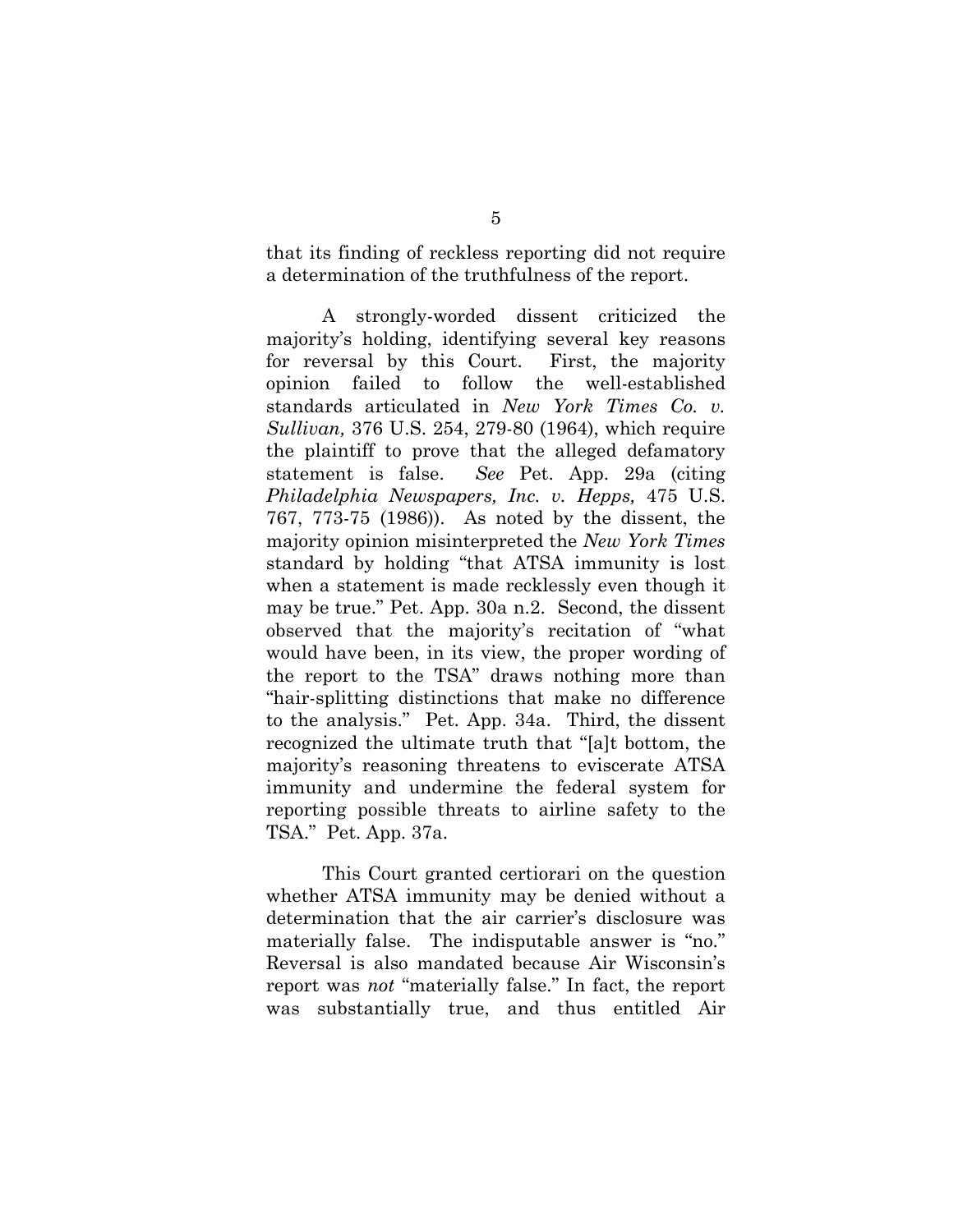Wisconsin to immunity. Moreover, unless this Court reverses, the judgment below will negatively impact the effective administration of TSA's post-September 11 role as assessor and investigator of possible security threats. And, as a practical matter, the judgment below will derail TSA's considered policy of "when in doubt, report." Pet. App. 38a. In an area where national security imperatives and First Amendment protections converge to encourage the free flow of information, the judgment below creates an unwarranted roadblock that this Court should remove.

#### **ARGUMENT**

## <span id="page-13-1"></span><span id="page-13-0"></span>**I. ATSA's Language, Purpose and Security Objectives Mandate Reversal and Recognition of Statutory Immunity.**

The ATSA's text, purpose, and legislative history reflect the overwhelming need and support for prompt reporting of potential security threats by airlines and their employees. To achieve that essential objective, security threats must be reported without delay or fear of retribution. Throughout the legislative history of the Act, Congress emphasized security-related intelligence and the need to provide law enforcement authorities with "greater tools" to combat very real security threats. 147 Cong. Rec. S10407, S10408 (daily ed. Oct. 10, 2001) (statement of Sen. Craig). The holding of the Colorado Supreme Court obstructs ATSA's safety goals and, if left standing, will jeopardize airline security and have a chilling effect on future reporting.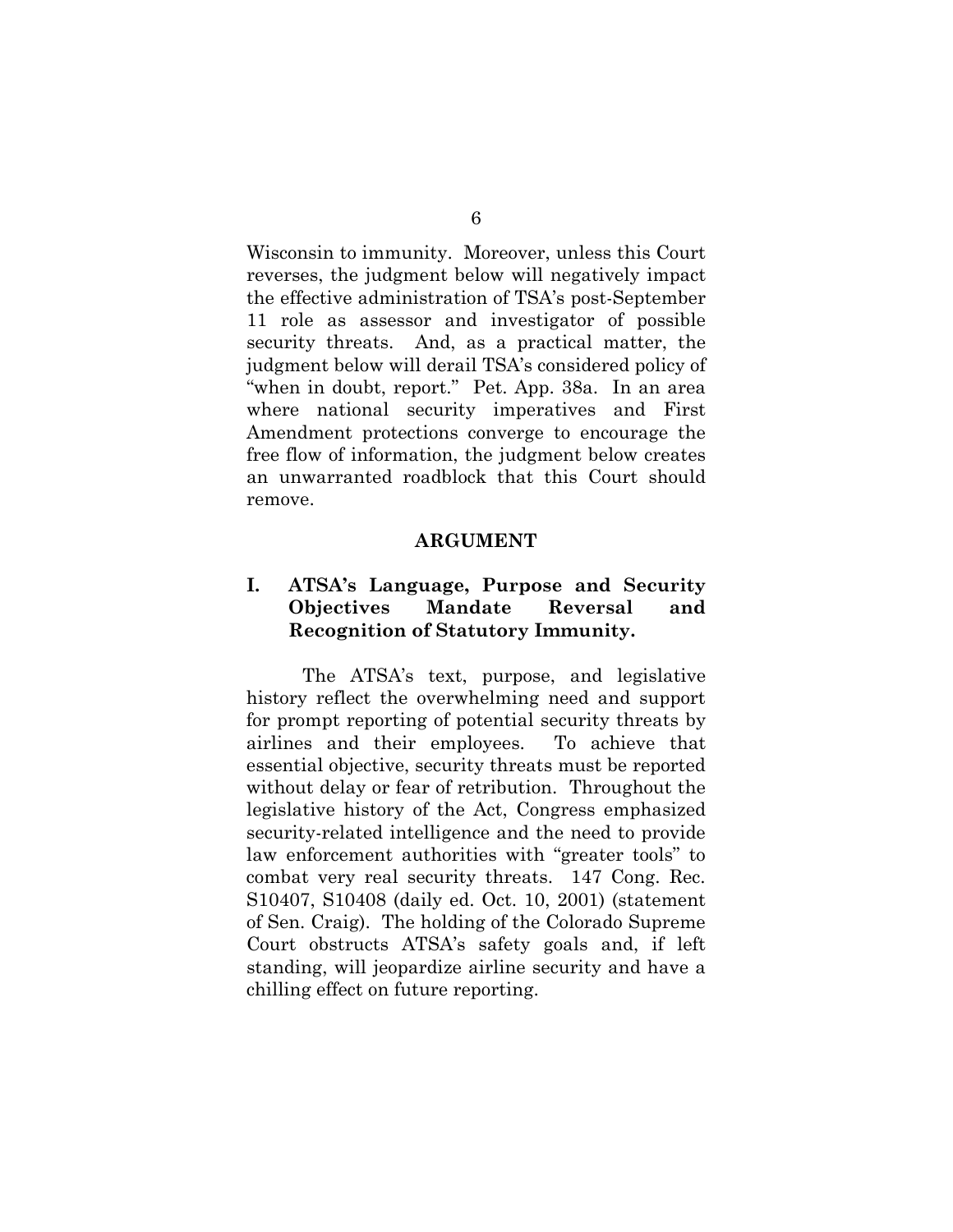## <span id="page-14-0"></span>**A. Federal Law Directs Airlines to Report Suspicious Activity Immediately.**

Airlines and their employees must promptly report to TSA any information concerning "a threat to civil aviation." 49 U.S.C. §44905(a). Failure to report exposes an airline to civil penalties. *Id.* at §46301(a)(1)(A). Similarly, TSA's Aircraft Operation Standard Security Program directs that airlines "immediately report to TSA *all* threat information that *might* affect the security of air transportation." Brief of the United States as Amicus Curiae in Support of Neither Party ("U.S. Amicus Br."), *Air Wisconsin Airlines Corp. v. Hoeper*, No. 09SC105, 2010 WL 4205326 at \*6 (Colo. Sept. 27, 2010) (emphasis added). This broad reporting policy, popularly termed "when in doubt, report," fosters greater reporting to and investigation by TSA. *See* JA 329-32 (explaining policy and TSA's goal of greater reporting by airlines but with TSA conducting the threat assessment).

ATSA's statutory language granting immunity for safety reports is controlling and instructive. Specifically, the Act encourages reporting by airlines and their employees by protecting them from civil liability for "voluntary disclosure of *any* suspicious transaction relevant to a *possible* violation of law or regulation, *relating to* air piracy, *a threat* to aircraft or passenger safety, or terrorism … to *any* employee or agent of the Department of Transportation, the Department of Justice, *any* Federal, State, or local law enforcement officer, or *any* airport or airline security officer." 49 U.S.C. §44941(a) (emphasis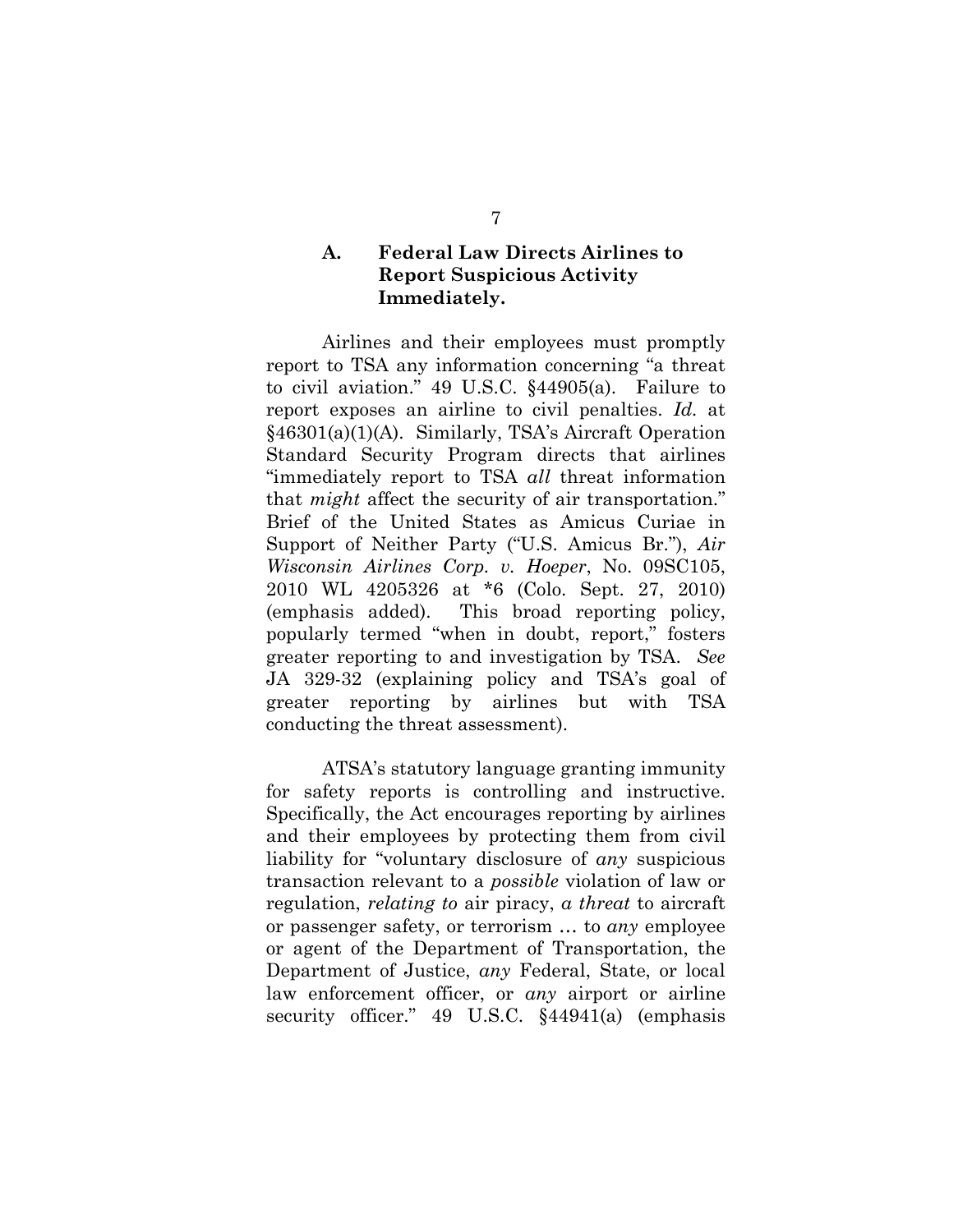added). The statute exempts from immunity only those disclosures made "with actual knowledge that the disclosure was false, inaccurate or misleading" or "with reckless disregard as to the truth or falsity of that disclosure." 49 U.S.C. §44941(b).

The Act plainly immunizes airline employees for reports of *any* possible security threats, including border-line cases, and identifies a variety of agencies and authorities to which the reports should be directed. ATSA's directive is consistent with TSA protocols and the Department of Homeland Security's daily message in connection with travel on public transportation: "If you see something, say something."[2](#page-15-0)

The message could not be more clear and simple — it is far better to report, even if based on uncertain information and developing events**.**  Indeed, the obvious goal is to encourage overreporting by the airlines, which are on the front lines, so that TSA can assess the reports and determine the appropriate response. There can be no doubt that Air Wisconsin's report of an unstable pilot employee was (1) required by federal law, and (2) consistent with the Act's objective to encourage reports of *any* suspicious activity.

 $\overline{a}$ 

<span id="page-15-0"></span><sup>2</sup> *See* Department of Homeland Security, "If You See Something, Say Something" campaign website, *available at* http://www.dhs.gov/if-you-see-something-say-something% E2%84%A2-campaign.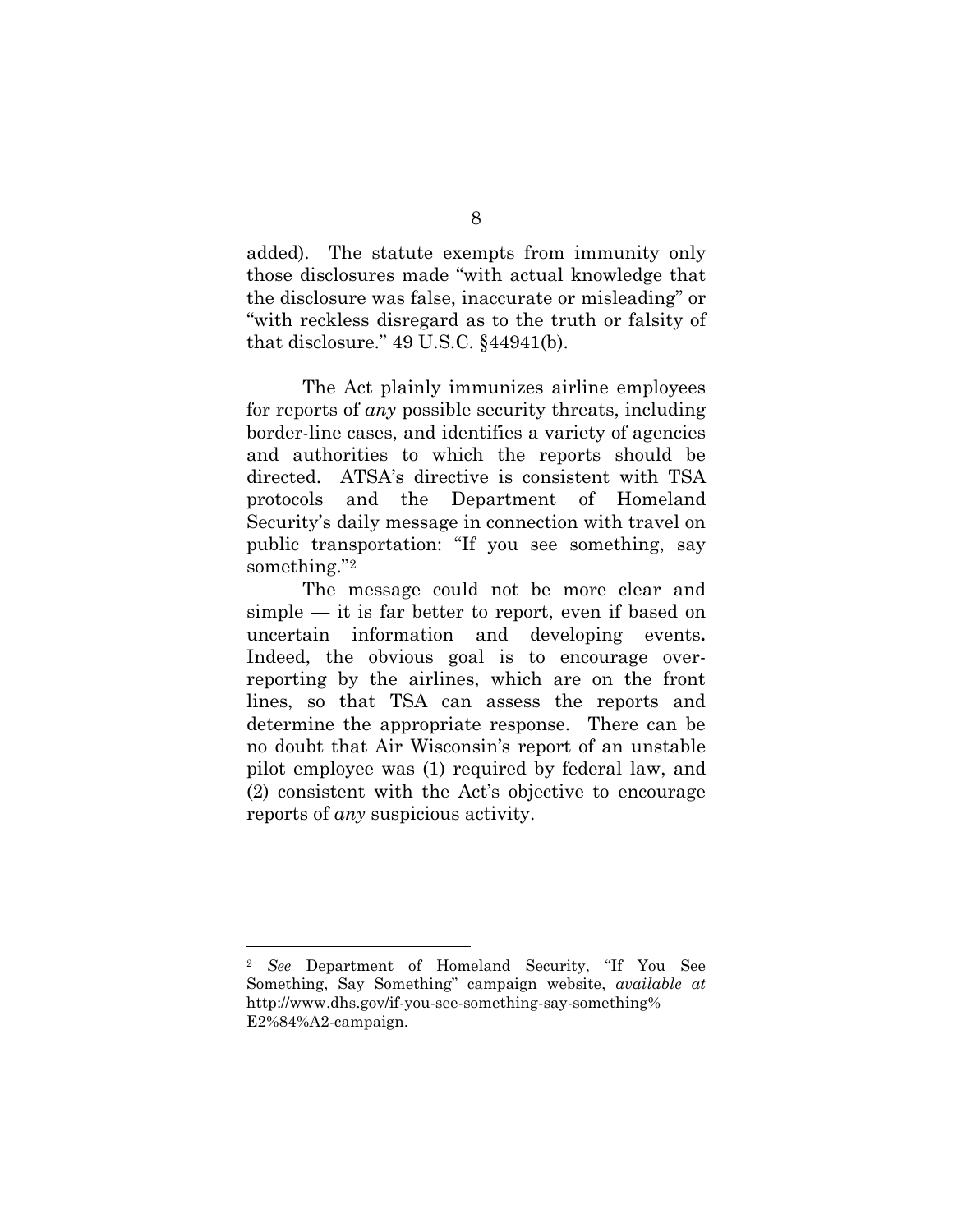## <span id="page-16-0"></span>**B. Congress Intended the ATSA Immunity Clause to Encourage "Good Faith" Reports of Possible Security Threats.**

In enacting ATSA, Congress expressly recognized the vital role that information sharing with government authorities plays in assuring aviation security. The Conference Committee Report observed that "the effectiveness of existing security measures is currently impaired because of the inaccessibility of, or the failure to share information among, data bases maintained by different Federal and international agencies for criminal behavior or pertinent intelligence information." H.R. Rep. No. 107-296, at 53-54, *reprinted in* 2002 U.S.C.C.A.N. 589, 590. Additionally, the Conference Report recognized that security measures must be undertaken that will enhance communications among airport security personnel about potential threats. *Id.* at 593-94.

<span id="page-16-2"></span><span id="page-16-1"></span>Congress included an express immunity provision to protect employees from civil liability for the voluntary disclosure of a possible safety threat. As explained by Senator Leahy, a sponsor of the legislation granting immunity, the law is intended to "improve aircraft and passenger safety by encouraging airlines and airline employees to report suspicious activities to the proper authorities." 147 Cong. Rec. S10432, S10440 (daily ed. Oct. 10, 2001). The statute also requires greater sharing of aviation security risk information among federal agencies and airport or airline security officers. In discussing this demand for greater flow of information, Senator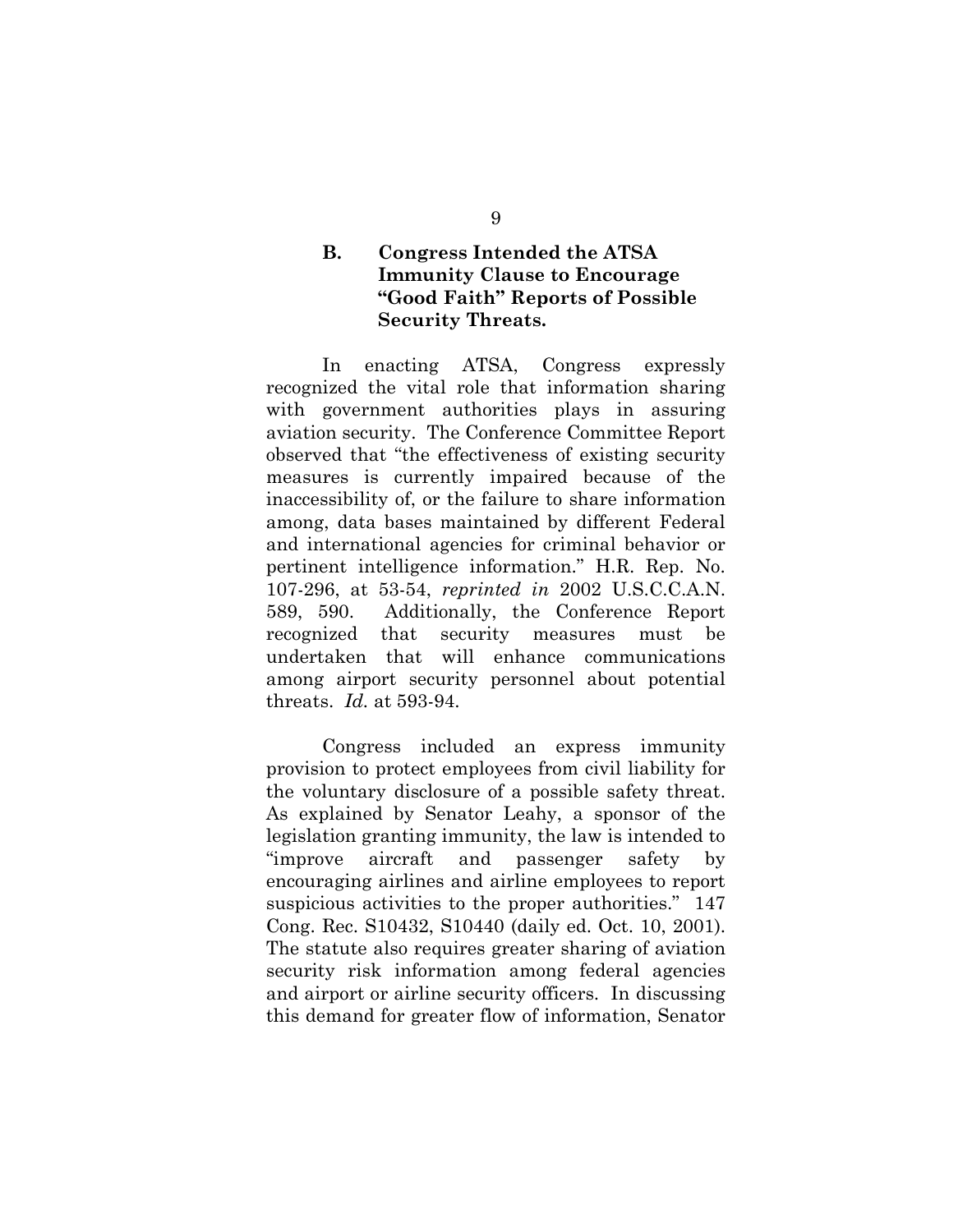Leahy quoted from a Wall Street Journal article, which stated that "one of the most glaring loopholes in aviation security" is "a lack of clear-cut procedures to circulate timely information about threats to airlines and airports." *Id*.

The Act's exception to the broad grant of immunity for reporting security threats is narrowly limited to knowingly false, inaccurate or misleading statements or disclosures made with reckless disregard as to the falsity of the disclosure. Senator Leahy explained that this exception is targeted at "bad actors" – not airlines that make good faith reports concerning legitimate safety concerns. *Id*. at S10439-40. Indeed, even the majority opinion of the Colorado Supreme Court recognized that Air Wisconsin had a sufficient reason to report to TSA under the circumstances, but – without any judicial assessment whether the report was materially false – the court held that the airline was reckless because it "overstated" the facts regarding the security threat.

The judgment below is incompatible not only with the views of Congress in passing ATSA, but also with the views expressed by the government in its amicus briefs to the Colorado Supreme Court and this Court in support of certiorari. Significantly, the government urged the Colorado Supreme Court to "keep in mind the significant national security interests that the (ATSA) protects" and to "'exercise its discretion in a way that protects the substance of the ... immunity defense'" by recognizing that an air carrier would lack immunity because of intentional or reckless acts "[o]nly in the highly unusual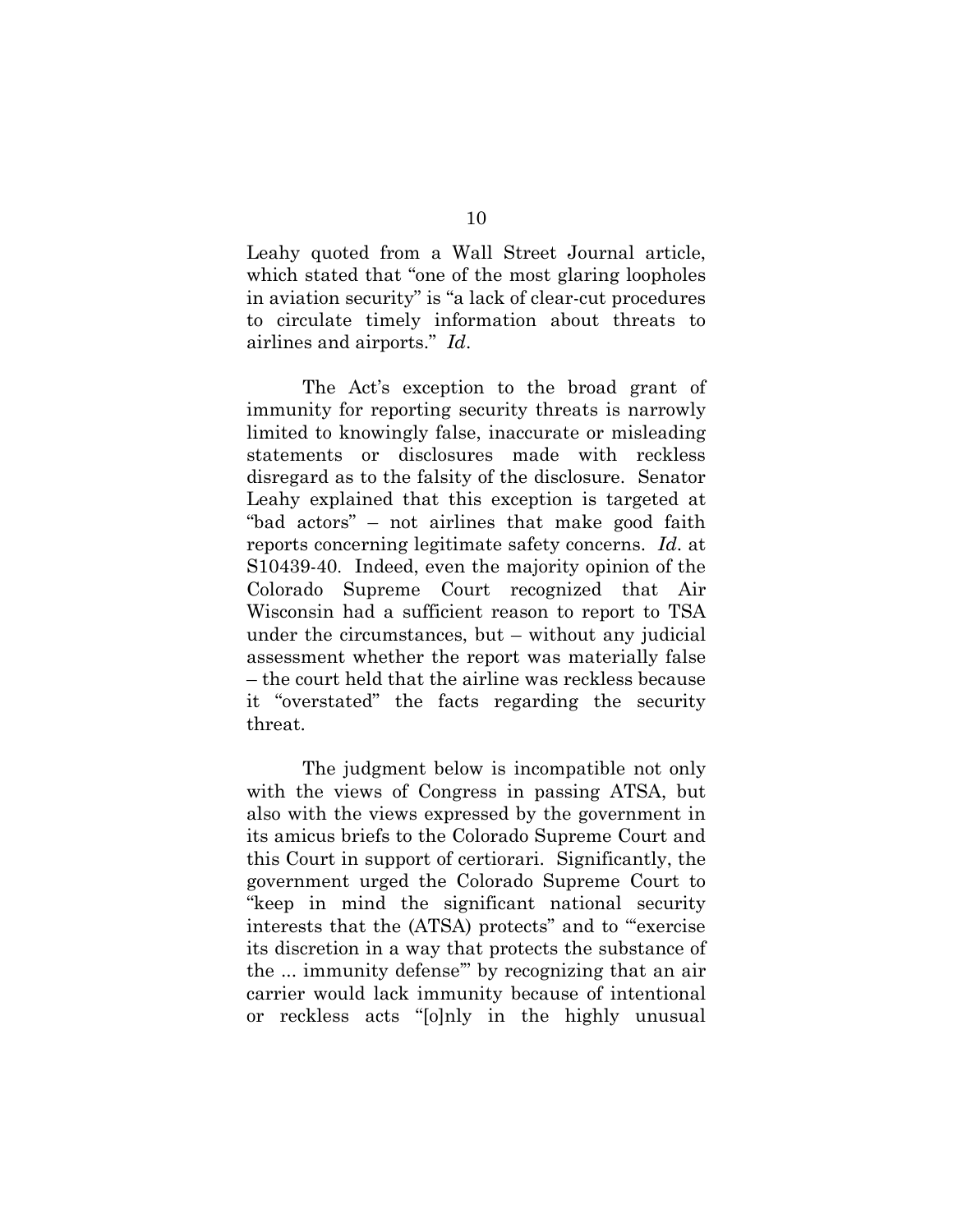situation." U.S. Amicus Brief, 2010 WL 4205326, at \*8-9 (*quoting Crawford-El v. Britton*, 523 U.S. 574, 597 (1998)). And, in this Court, the government repeated its concerns about the decision's impact on airline safety, stating that the "Colorado court's analysis may chill other air carriers from timely providing the government with critical information about threats to aviation security." U.S. Amicus Brief in Support of Air Wisconsin's Petition for Certiorari, No. 12-315 at 11 (May 17, 2013).

<span id="page-18-0"></span>**II. The Judgment of the Colorado Supreme Court Contradicts Congressional Intent, Misapplies the Legal Standards for Analyzing ATSA Immunity, and Merits Reversal.**

## <span id="page-18-1"></span>**A. Air Wisconsin's Report Is Consistent With the Act's Language and Objectives.**

After a meeting at which Air Wisconsin Flight Operations leadership discussed respondent's behavior and prior aviation incidents involving violent outbursts by terminated employees (JA 84- 85, 87-90, 165-69, 280-81),[3](#page-18-2) the airline followed

-

<span id="page-18-2"></span><sup>3</sup> Those two incidents involved (1) a 1994 incident where a FedEx employee facing possible discharge for lying about his flight experience, boarded a flight in the jump seat and intended to kill the crew and crash the plane into company headquarters to collect on a life insurance policy (*see United States v. Calloway*, 116 F.3d 1129 (6th Cir. 1997) (affirming flight engineer's conviction for aircraft piracy following his attack on flight crew)); and (2) a 1987 incident on Pacific Southwest Airlines, where a terminated US Airways employee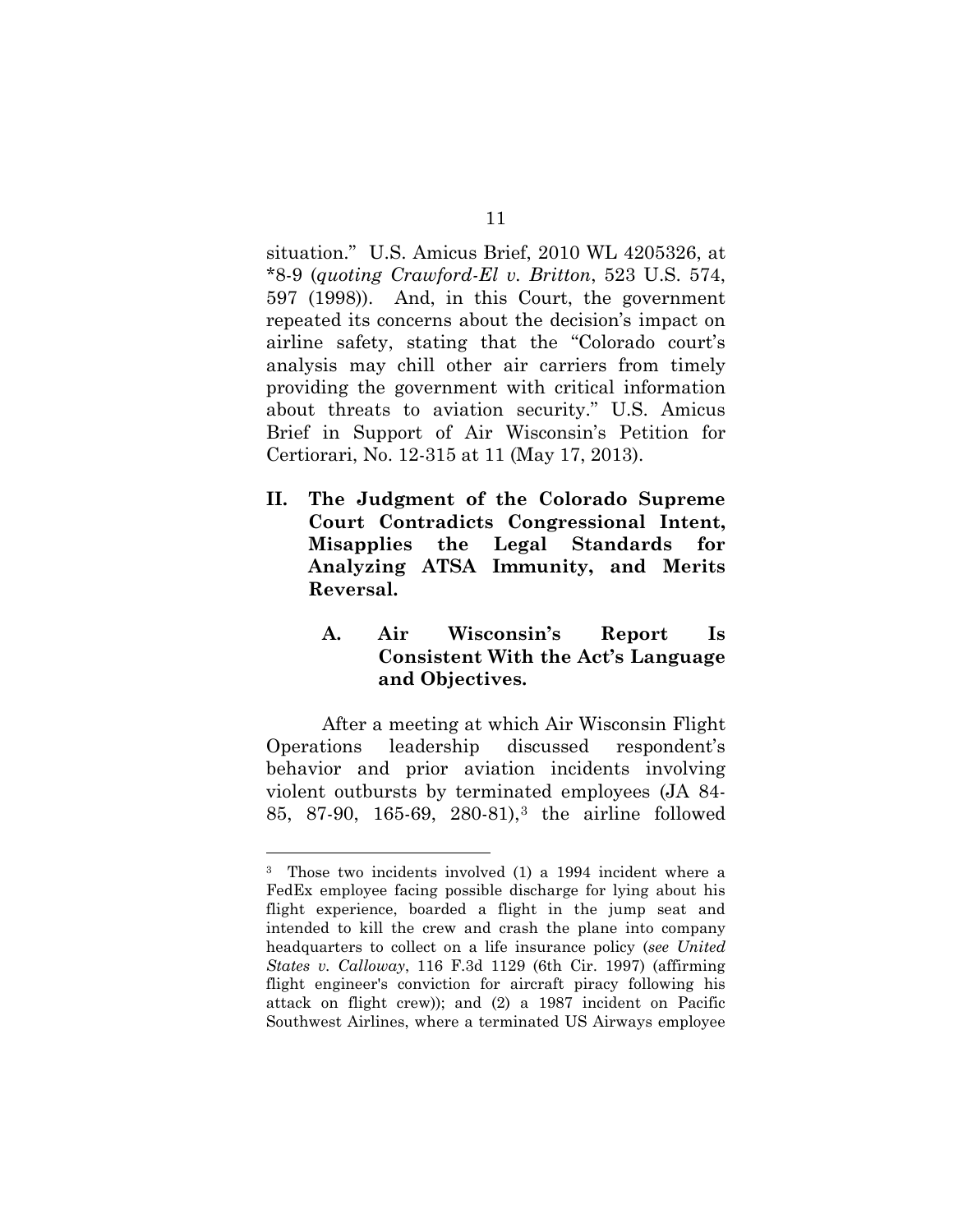federal directives and safety protocols to report concerns about activity that might threaten aircraft safety. In this case, there is no dispute that Hoeper (1) would be terminated; (2) exhibited irrational and angry behavior during and after the training session; and (3) was a licensed FFDO who had departed from an airport where he could bypass security without logging his TSA-issued weapon.

Is there any responsible way that Air Wisconsin could have decided not to inform TSA? Failure to report this potential security threat would have been a mistake and, had something occurred on Hoeper's flight, there could have been catastrophic ramifications. Indeed, the majority opinion of the Colorado Supreme Court does not say that Air Wisconsin should have remained silent, patently recognizing that Air Wisconsin had sufficient basis for concern and sufficient reason for reporting its concern to TSA.

The large number of passengers arriving at airports with guns in carry-on bags poses a serious test for TSA's security-gate interception measures. In 2012, travelers attempted to carry more than 1,500 firearms through U.S. airports and on board airplanes, with the majority of the weapons loaded. And the numbers have only increased, raising

 $\overline{a}$ 

boarded the flight, shot his supervisor and the pilots and crashed the plane, killing all on board. *See* Eric Malnic, *Report Confirms That Gunman Caused 1987 Crash of PSA Jet*, Los Angeles Times (Jan. 6, 1989) *available at* http://articles.latimes.com/1989-01-06/news/mn-280\_1\_ntsbreport.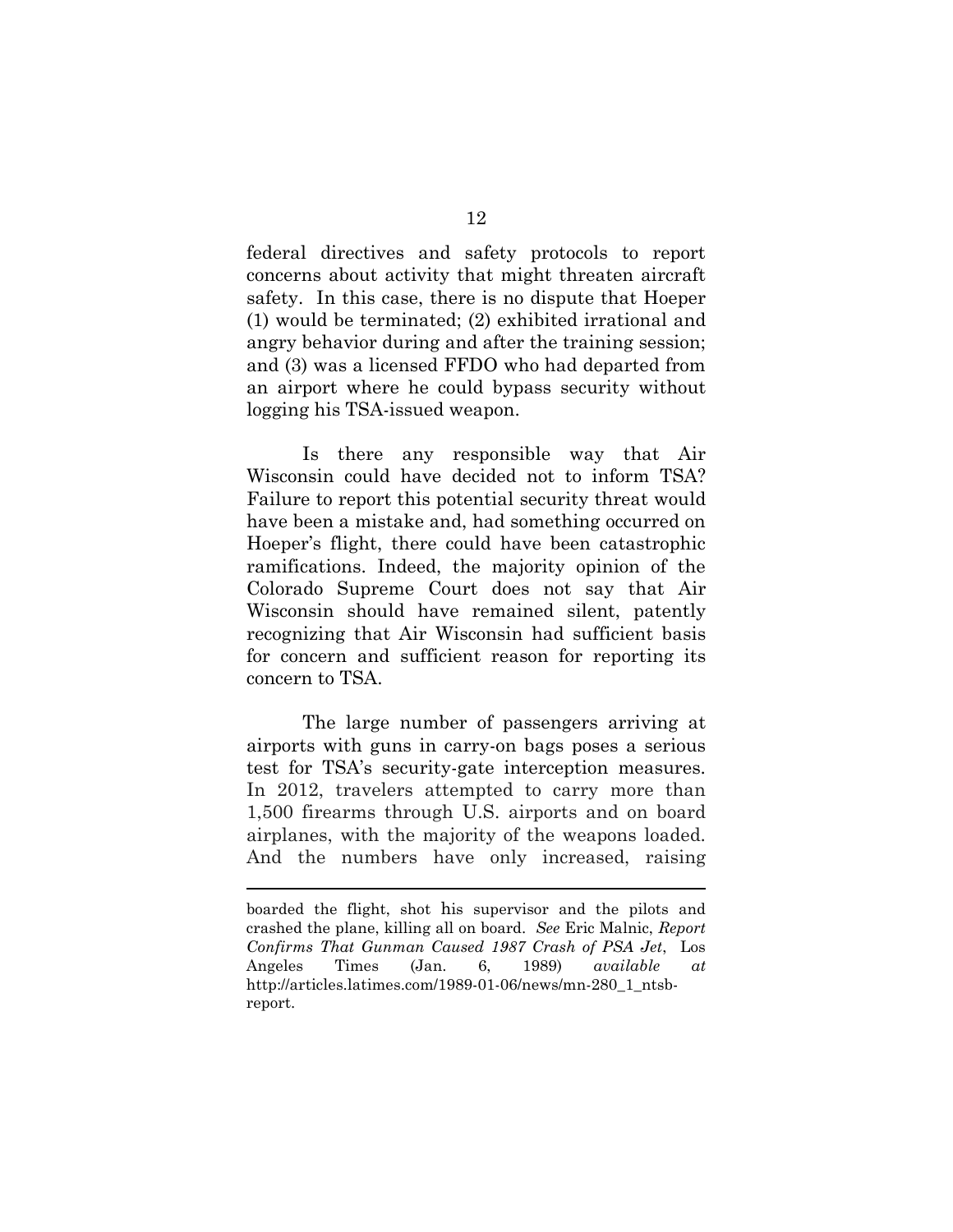further security concerns. In the first half of 2013, TSA confiscated almost 900 firearms from passengers, a 30% increase over the same period last year.[4](#page-20-1) In a single week in May 2013, TSA confiscated a record-breaking total of 65 firearms, 54 of them loaded and 19 with bullets in the chamber ready to be fired.[5](#page-20-2)

Given this reality, withholding immunity in the circumstances presented in this case would thwart ATSA's statutory objective to encourage employees on the front lines to report aviation security concerns promptly. While the airlines are required to report such security concerns, it is *TSA* that is tasked with the assessment and investigation of the risk. Indeed, at trial, TSA's former Chief Support Systems Operator, who was responsible for advising airlines on TSA's "when in doubt, report" policy, testified that Air Wisconsin *was not* supposed to investigate the situation and, in fact, responded "precisely as [TSA] would have wanted them to." JA 329-330, 341-42.

Disregarding the real-world dangers that TSA faces, the Colorado Supreme Court relied instead on "hair-splitting distinctions" between the wording of

-

<span id="page-20-1"></span><span id="page-20-0"></span><sup>4</sup> *See* Joan Lowy, *TSA: More Fliers Arriving at Checkpoints with Guns*, USA Today (July 5, 2013), *available at* http://www.usatoday.com/story/todayinthesky/2013/07/03/moreair-passengers-show-up-with-guns/2485619/.

<span id="page-20-2"></span><sup>5</sup> *See TSA Week in Review: Record 65 Firearms Discovered in Carry-on Bags (54 Loaded)*, The TSA Blog (May 24, 2013), *available at* http://blog.tsa.gov/2013/05/tsa-week-in-reviewrecord-65-firearms.html.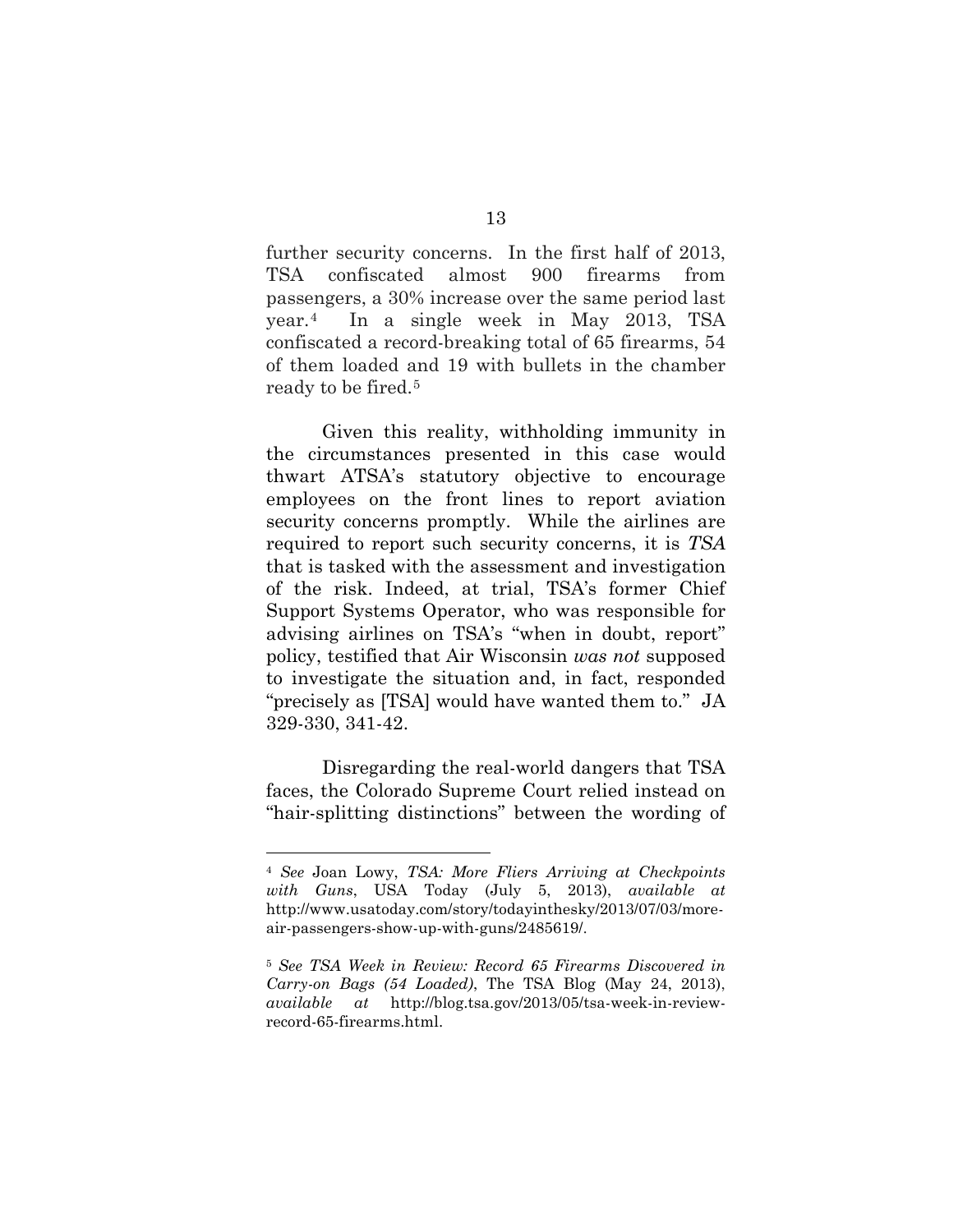Air Wisconsin's report and the slightly different language that the majority held would qualify for immunity. Such distinctions in wording (*e.g.,* that the pilot was soon-to-be terminated, not "terminated") are without a difference in this context and create significant obstacles to achieving ATSA's critical objectives. Pet. App. 34a. Indeed, the government's *amicus* brief in the Colorado Supreme Court emphasized the key pragmatic point that airlines must make reports based on "imperfect information" and with "limited time and ability to investigate." U.S. Amicus Br., 2010 WL 4205326 at \*2.

To require that airline employees use specific words and "fool-proof" language in reporting to TSA will result in extensive, protracted internal vetting processes by risk management departments and inhouse counsel. Such internal review will likely subordinate the critical security objective embodied in the statute to the more self-interested objective of avoiding just the sort of litigation the judgment below rewards. It does not take a crystal ball to perceive the impact of this case on future decisionmaking: nine years after the 2004 incident, Air Wisconsin is still embroiled in litigation over "hair-splitting" distinctions in its report to TSA and still faces a defamation judgment of \$1.4 million. Years of litigation and potential seven-figure judgments have consequences.

Our national security cannot afford the luxury of waiting for re-writes and edits to fine-tune an urgent report to TSA when a person whose observed actions arouse security-related concerns is heading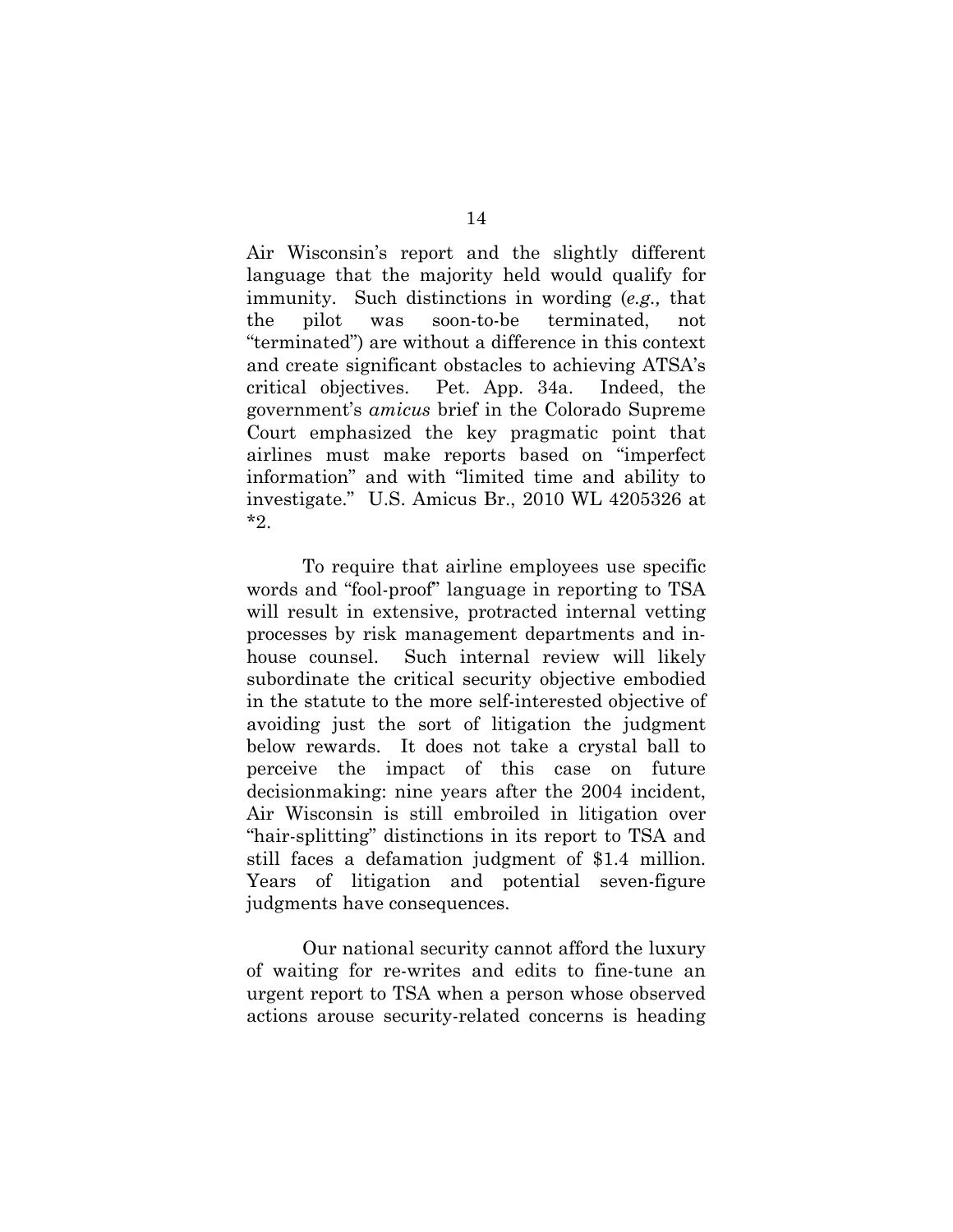to the airport to board a flight. As Congressman Mica, one of ATSA's principal authors, explained: any delay in reporting to allow an airline's attorneys to review and revise submissions to TSA "could make the difference between life and death for the traveling public." Pet. App. 120a. While TSA has no interest in receiving *knowingly* false information or *materially* false information, it has a profound concern in receiving – immediately – *any and all* potential security-related information.

## <span id="page-22-0"></span>**B. The State Court's Failure to Determine Whether Air Wisconsin's Report Was Materially False Is Contrary to ATSA's Immunity Analysis and Requires Reversal.**

<span id="page-22-1"></span>The Colorado Supreme Court erroneously held that it was not necessary for a finding of reckless conduct to determine the truthfulness of Air Wisconsin's report to TSA. But, stripping an airline of ATSA immunity without deciding whether the report is materially false (or substantially true) is incompatible with the statute and with settled First Amendment precedent. The test for exemption from ATSA immunity essentially tracks this Court's wellknown First Amendment "actual malice" standard, *i.e.,* the rule that precludes a defamation plaintiff who is a public figure from any recovery "unless he proves…that the defendant published the statement …with knowledge that it was false or with reckless disregard of whether it was false or not." *Masson v. New Yorker Magazine, Inc.*, 501 U.S. 496, 510 (1991) (internal quotes and citations omitted). As this Court held in *New York Times Co. v. Sullivan*, 376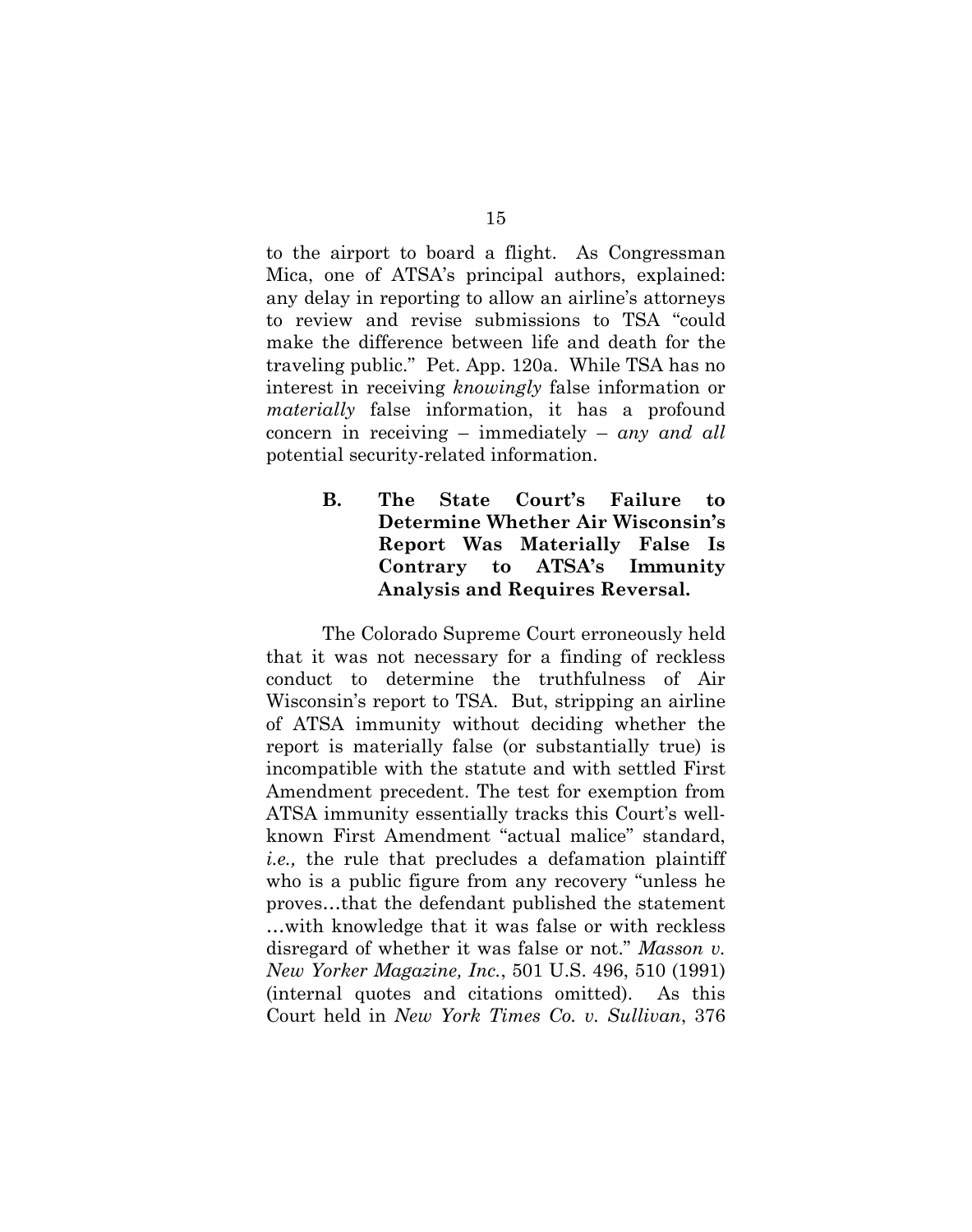U.S. 254, 279-80 (1964), this standard requires that the plaintiff prove the falsity of the alleged defamatory statement.

In this case, however, the Colorado Supreme Court removed the falsity/substantially-true element from its recklessness analysis. As the majority opinion explained, the judgment in this case rests on the view that the *New York Times* standard means that a court need determine only whether the speaker had a "high degree of awareness of ... probable falsity" or "entertained serious doubts as to the truth of his publication." Pet. App. 17a (quoting *St. Amant v. Thompson*, 390 U.S. 727, 731 (1968)). By its express terms, the majority opinion deemed it unnecessary to decide  $-$  as part of the immunity analysis — whether the statements are actually false or substantially true. Under that standard, even a statement that is 100% literally true could be stripped of immunity and subject to liability if the defendant fails to meet the novel standard of "recklessness." That standard does not meet constitutional norms protecting free speech. *See, e.g., Philadelphia Newspapers, Inc. v. Hepps*, 475 U.S. 767, 773-75 (1986) (explaining that *New York Times* rule required plaintiff to show falsity of the statement before liability could be imposed).

<span id="page-23-0"></span>In any event, under well-established legal standards, there is only one correct conclusion that can be drawn from a comparison of Air Wisconsin's actual report and the preferred terminology that the majority opinion below agrees would have been immune. That correct conclusion is that Air Wisconsin's report was substantially true (and not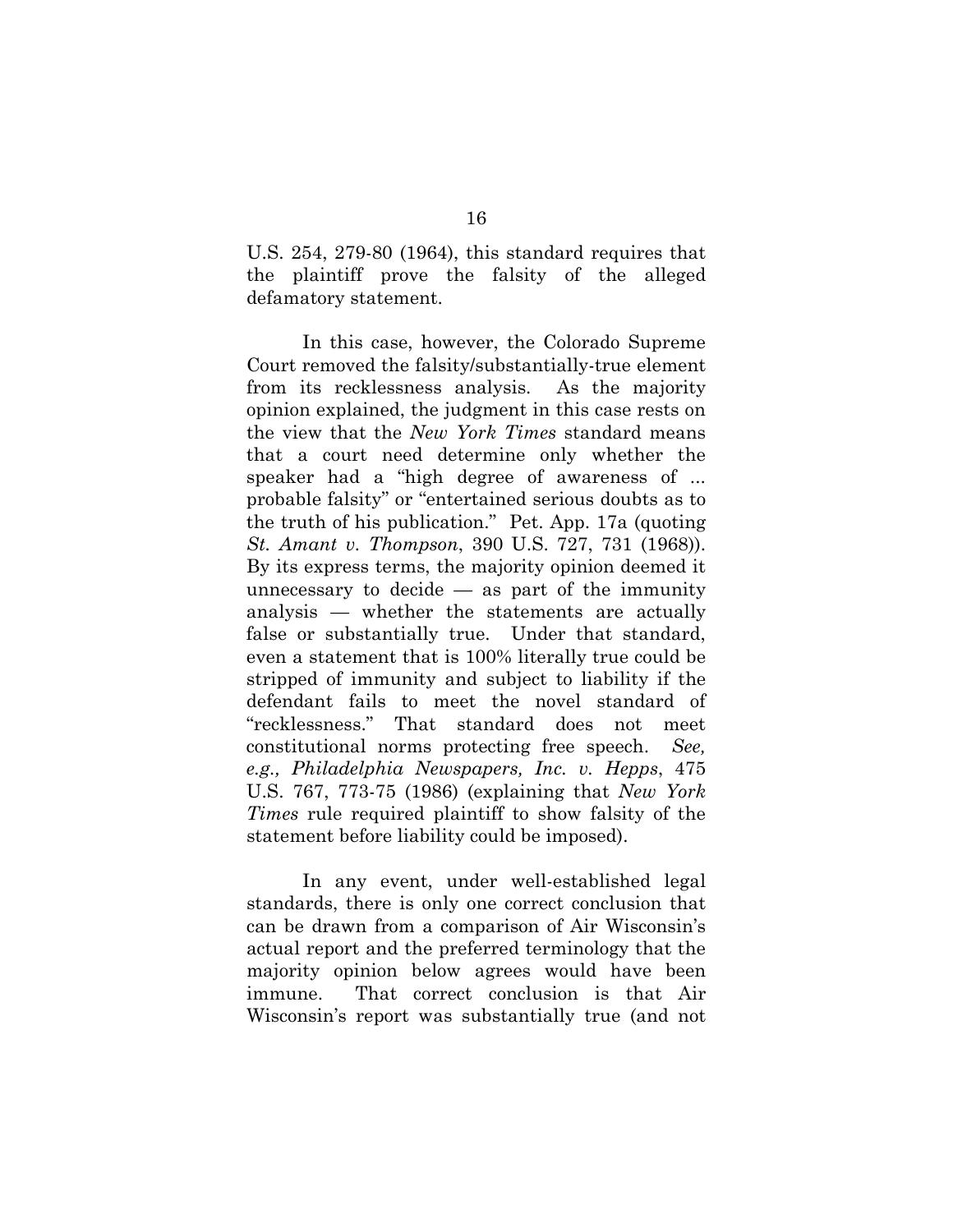<span id="page-24-0"></span>materially false), and therefore no liability can be imposed. Pet. App. 31a-34a.

**III. Reversal Is Necessary to Instruct Lower Courts on the Proper Standards for Determining Immunity and to Prevent a Chilling Effect on Security-Related Reports.**

## <span id="page-24-1"></span>**A. Courts Require Guidance on Standards for Analyzing ATSA Immunity.**

There is no merit to the central proposition on which the Colorado Supreme Court decision rests: that it was unnecessary to determine the falsity of Air Wisconsin's report. The state court's nitpicking analysis and strained reading of the airline's report to TSA is not only counter to the broad immunity intended by Congress, but categorically turns First Amendment precedent on its head. ATSA's immunity clause is designed to encourage – indeed, to require – airline employees to report suspicious activity to law enforcement authorities.

<span id="page-24-2"></span>To date, however, some courts have read the statute narrowly and restricted its application by finding factual issues that preclude an early determination of immunity and concluding that certain claims, such as false arrest, are unrelated to the act of disclosure and thus fall outside the statute's protection. *See, e.g., Shqeirat v. U.S. Airways Group, Inc.*, 515 F. Supp. 2d 984, 1000 (D. Minn. 2007) (in civil rights case, court held that plaintiffs' false arrest claim fell outside the statute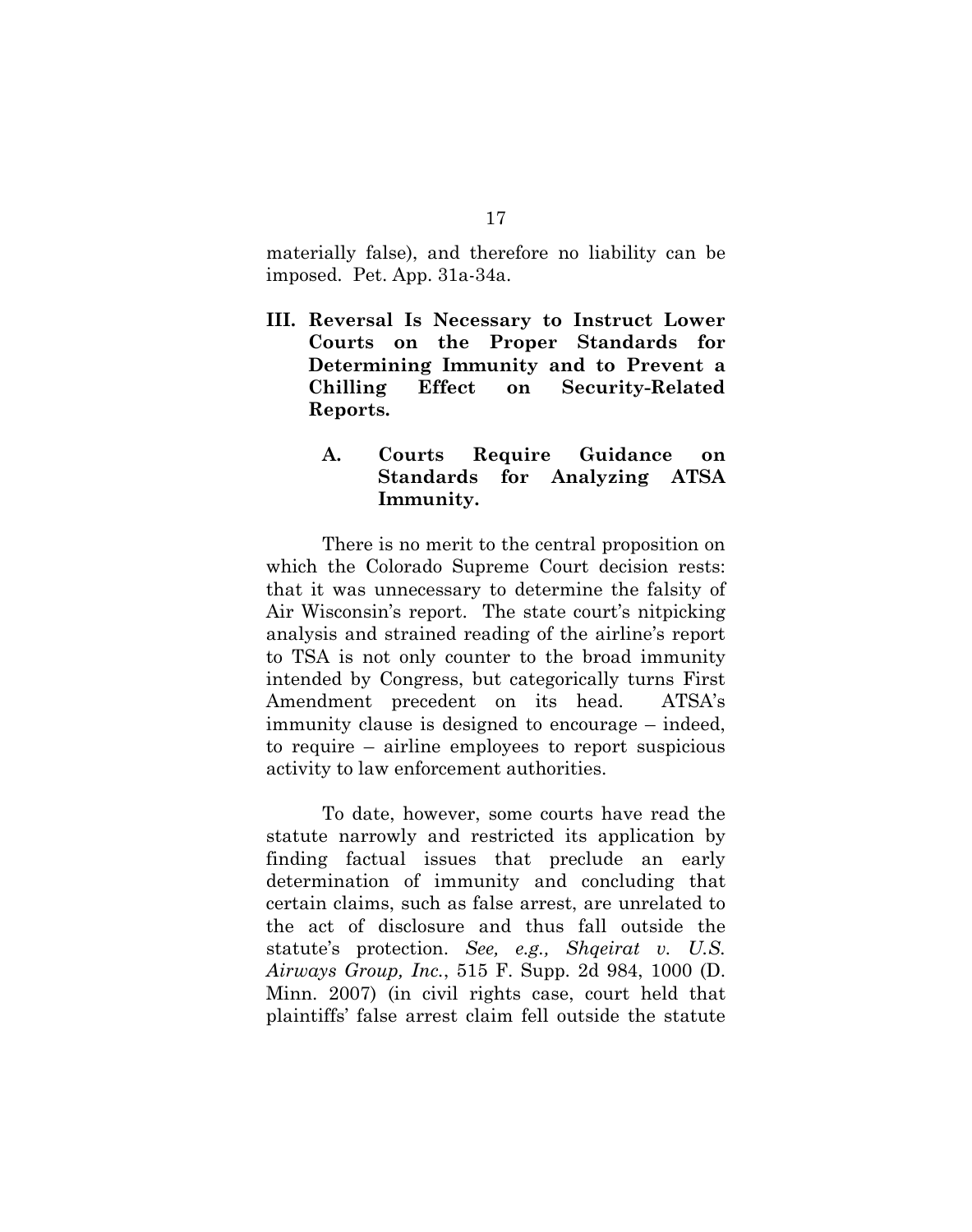<span id="page-25-0"></span>because plaintiffs' claim was based on airline acting in concert with the police);[6](#page-25-3) *Hansen v. Delta Airlines*, No. 02 C 7651, 2004 WL 524686, at \*8 (N.D. Ill. Mar. 17, 2004) (court denied dismissal motion, finding questions of fact on whether the disclosure to police was made with knowledge of its falsity or with reckless disregard as to its truth); *Bayaa v. United Airlines*, *Inc.*, 249 F. Supp. 2d 1198, 1205 (C.D. Cal. 2002) (immunity applies only "to the *disclosure* of suspicious activities, not the actions taken pursuant thereto").

<span id="page-25-1"></span>And, although an airline may eventually prevail on summary judgment where the evidence shows that a plaintiff has used an incendiary-type word, such as "terrorist" or "bomb," in an "imaginably threatening way" (*Hansen*, 2004 WL 524686 at \*11), this determination would likely follow extensive and costly discovery that the Act was designed to preclude. As explained by the United State government in its amicus brief to the Colorado Supreme Court, "there is a substantial federal interest in providing immunity from liability for air carriers and their employees who report legitimate concerns to TSA, *and in having that immunity determined as early as possible in litigation so defendants are not improperly subjected to the massive burdens of litigation*." U.S. Amicus Br., 2010 WL 4205326 at \*3 (emphasis added).

<span id="page-25-2"></span> $\overline{a}$ 

<span id="page-25-3"></span><sup>6</sup> Summary judgment ultimately was granted to the airline on the ground that it did not act in concert with law enforcement officials in arresting or deplaning the passengers. *Shqeirat v. U.S. Airways Group, Inc.*, 645 F. Supp. 2d 765, 790-93 (D. Minn. 2009).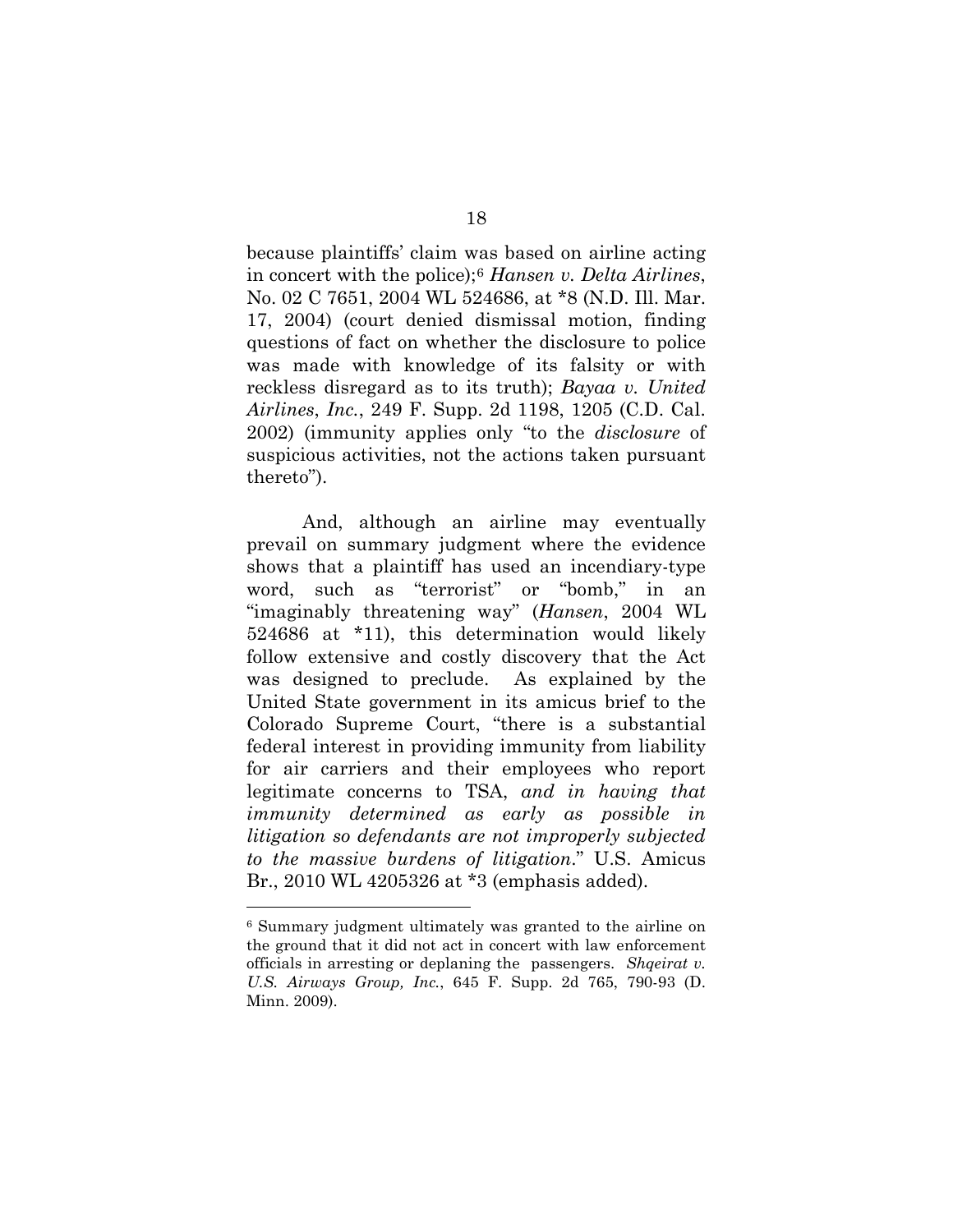## <span id="page-26-0"></span>**B. Heightened Security Risks Related To Air Travel Call For Vigilant Reporting And Broad Immunity For Airline Employees.**

In the realm of public transportation, particularly air travel, customer and employee reporting are critical sources of threat information.[7](#page-26-2) As the headlines and empirical data remind us, the importance of public reporting is not an exercise in the hypothetical.[8](#page-26-3) Tragic consequences may result

-

http://onlinepubs.trb.org/onlinepubs/tcrp/tcrp\_rpt\_86-v1.pdf.

<span id="page-26-2"></span><span id="page-26-1"></span><sup>7</sup> *See, e.g.*, GAO Testimony Before the Subcommittee on Oversight, Investigations, and Management, Committee on Homeland Security, H.R., *Aviation Security: TSA Has Made Progress, but Additional Efforts Are Needed to Improve Security*, GAO-11-938T, at 4-6 (Sept. 16, 2011) (identifying intelligence gathering and passengers as sources TSA relies on to deter, detect and disrupt aviation security threats), *available at* http://www.gao.gov/ products/GAO-11-938T; John N. Balog, et al., *TCRP Report 86: Public Transportation Security: Vol. 1, Communication of Threats: A Guide,* at 4, Transportation Research Board (2002) ("[d]irect reports from employees or customers are also key sources of threat information"), *available at*

<span id="page-26-3"></span><sup>8</sup> *See, e.g.,* Corey Kilgannon & Michael Schmidt, *Vendors Who Called Police Called Heroes*, New York Times (May 2, 2010) (street vendors alerted police to suspicious smoke from SUV parked in Times Square, allowing officials to disarm bomb), *available at* http://www.nytimes.com/ 2010/05/03/nyregion/03vendor.html?\_r=0; James McKinley & Sarah Wheaton, *Saudi Student to Be Arraigned in Bomb Plot*, New York Times (Feb. 25, 2011) (chemical company reported suspicious purchases to FBI, resulting in terrorist arrest), *available at* http://www.nytimes.com/2011/02/26/ us/26texas.html; Jana Winter, *Clerk Rings Up N.J. Jihad Jerks*, New York Post (May 13, 2007) (report of suspicious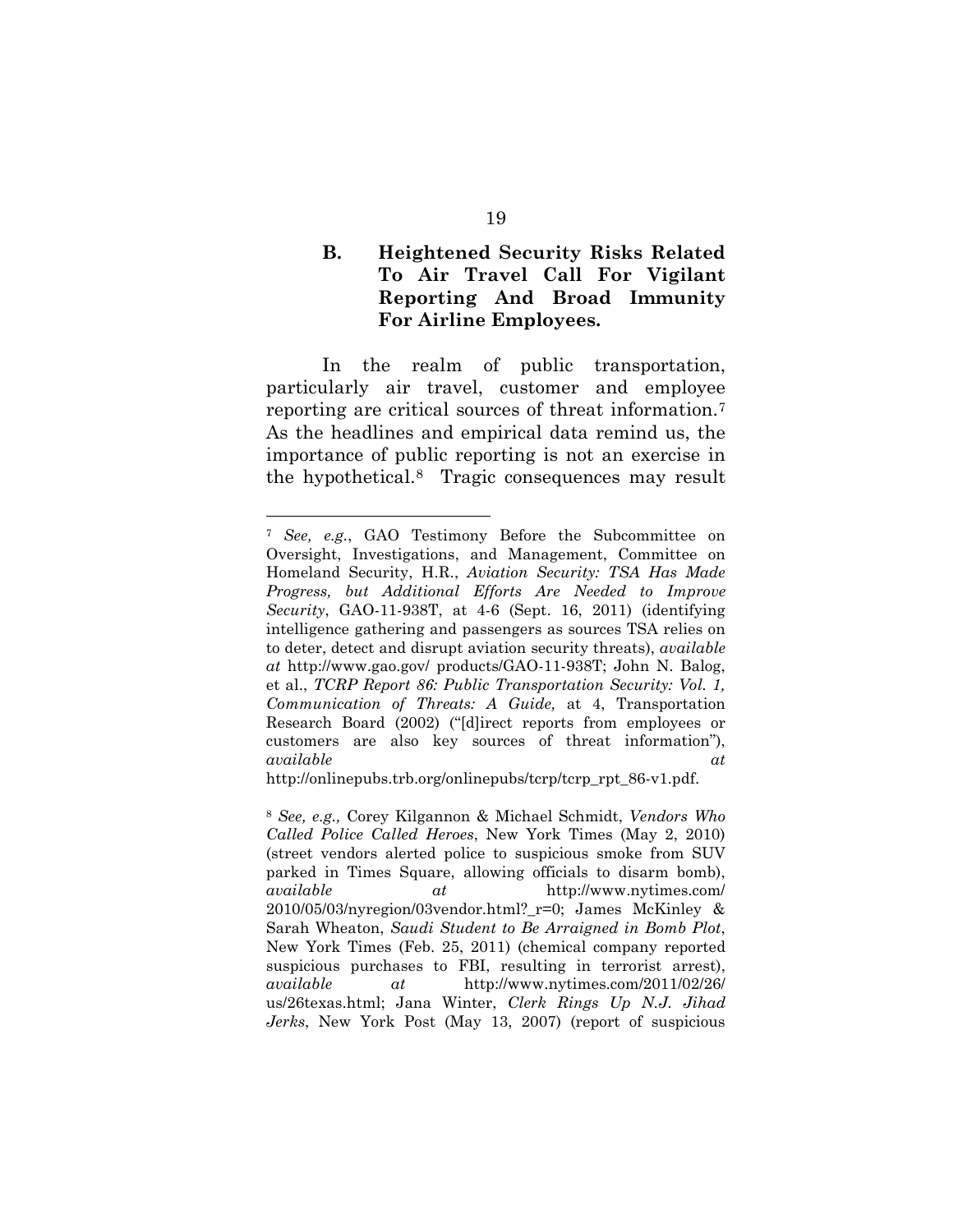when suspicions are not shared.<sup>9</sup> In recognition of this reality, Congress provided not only airline employees, but the public as well with immunity for good faith reports involving threats to transportation systems, vehicles or passengers. *See* 6 U.S.C. §1104 ("Any person who, in good faith and based on objectively reasonable suspicion makes…a voluntary report of covered activity to an authorized official shall be immune from civil liability…").

To deny immunity in this case would remove a layer of security from air travel, which is already plagued by unwarranted safety threats that range from unruly passengers who cause in-flight disturbances and flight diversions<sup>[10](#page-27-2)</sup> to passengers

 $\overline{a}$ 

video resulted in arrest of terrorists), *available at*  http://www.nypost.com/p/news/regional/item\_0oS2xKmN dVwCzcvzxPuCBL.

<span id="page-27-1"></span><sup>9</sup> *See* U.S. Senate Homeland Security and Governmental Affairs Committee, Chairman Joseph I. Lieberman and Ranking Member Susan M. Collins, *A Ticking Time Bomb: Counterterrorism Lessons from the U.S. Government's Failure to Prevent the Fort Hood Attack*, at 27 (Feb. 2011), *available at* http://hsgac.senate.gov/public/\_files/Fort\_ Hood/FortHoodReport.pdf.

<span id="page-27-2"></span><span id="page-27-0"></span><sup>10</sup> *See* David Goodhue, *Passenger Accused of Attacking Miami-Bound Russian Flight Crew*, Miami Herald (Aug. 9, 2013), *available at* http://www.miamiherald.com/2013/08/ 09/3552136/passenger-accused-of-attacking.html #; *Unruly Passenger Forces Flight Back to Philly,* Denver Post (August 8, 2013), *available at* http://www.denverpost.com/ breakingnews/ci\_23820203/unruly-passenger-forcesflight-back-to-philly.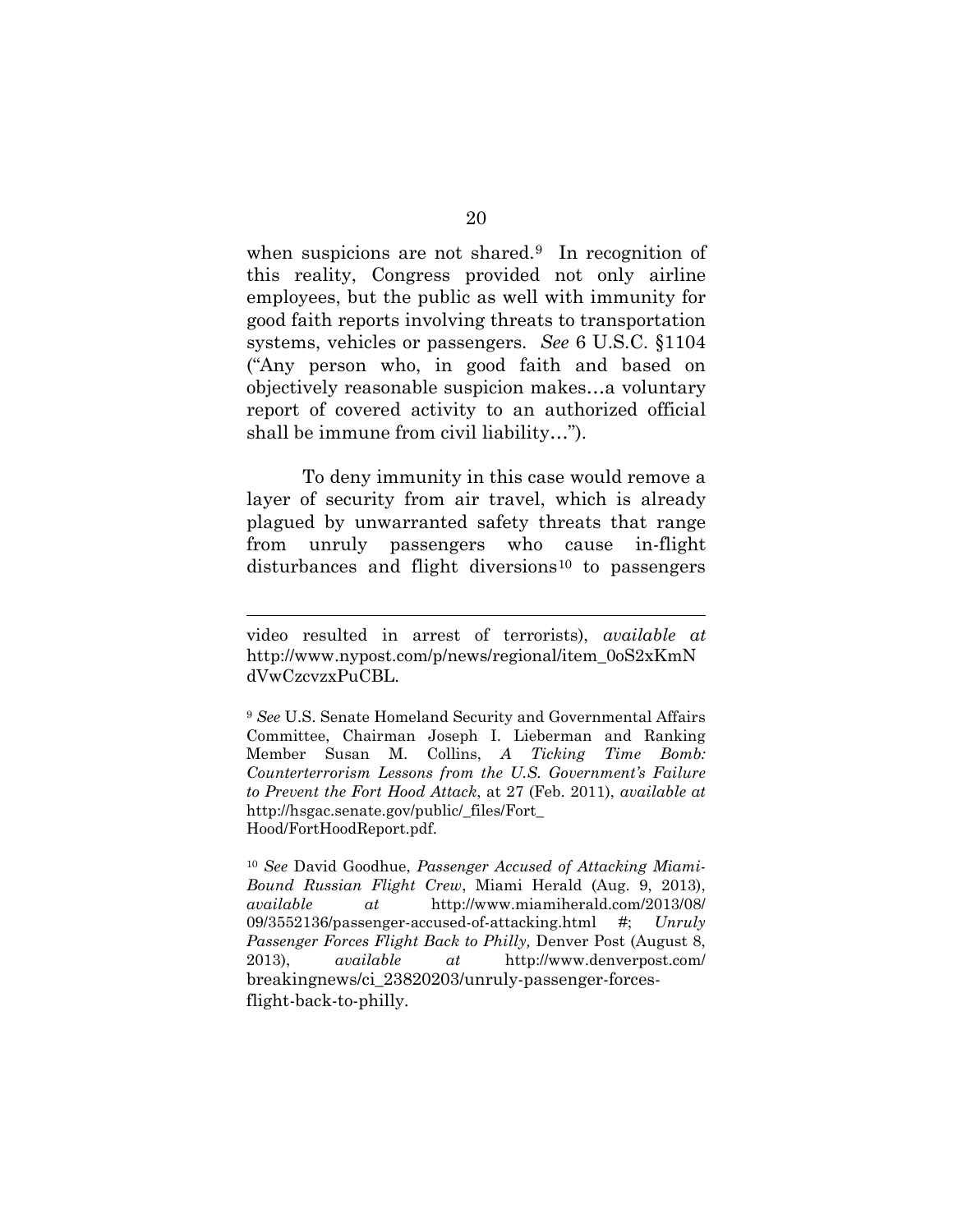who attempt to travel with loaded weapons.<sup>[11](#page-28-2)</sup> Moreover, as repeated incidents illustrate, the security threat from disgruntled or disturbed employees interfering with flight operations is real.<sup>[12](#page-28-3)</sup> Air Wisconsin, in fact, considered well-known instances of violence by terminated airline employees in deciding whether to report its concerns. *See* Pet. App. 31a; *see also* JA 87-90, 165-69, 280-81.

Beyond these security risks, actual threats of real terrorism pose an ever-lurking danger. ATSA is intended to protect the traveling public from all of these potential harms and to protect the front line employees who are the ones best situated to observe, recognize and report them. Part and parcel of the statutory objective to encourage reporting is the compelling need to avoid legal standards that would chill reporting by the very people most likely to become aware of potential threats.

<span id="page-28-1"></span><u>.</u>

<span id="page-28-2"></span><span id="page-28-0"></span><sup>11</sup> *See supra* notes 4, 5; *see also* Philip Messing & Chuck Bennett, *Sources: TSA Screeners Allow Fed Agent with Fake Bomb to Pass Through Security at Newark Airport*,"' New York Post (Mar. 19, 2013), *available at* http://www.nypost.com/p/news/local/newark\_tsa\_bomb\_ boozled\_eTIZBp2X7B299 qO5WCWvAK; Joe Sharkey, *That Loaded Gun in My Carry-On, Oh I Forgot,* New York Times (Sept. 29, 2012), *available at* http://www. nytimes.com/2012/09/29/business/tsa-is-finding-more-guns-atairport-security-checkpoints.html?\_r=1& pagewanted=all.

<span id="page-28-3"></span><sup>12</sup> *See supra* note 3 (discussing tragic airline accidents involving disgruntled or terminated employees); *see also* Mike M. Ahlers, *911 Calls Show Passengers' Fear During Flight Attendant's Rant*, CNN (Mar. 14, 2012), *available at* http://www.cnn.com/2012/03/13/travel/flight-attendantmeltdown.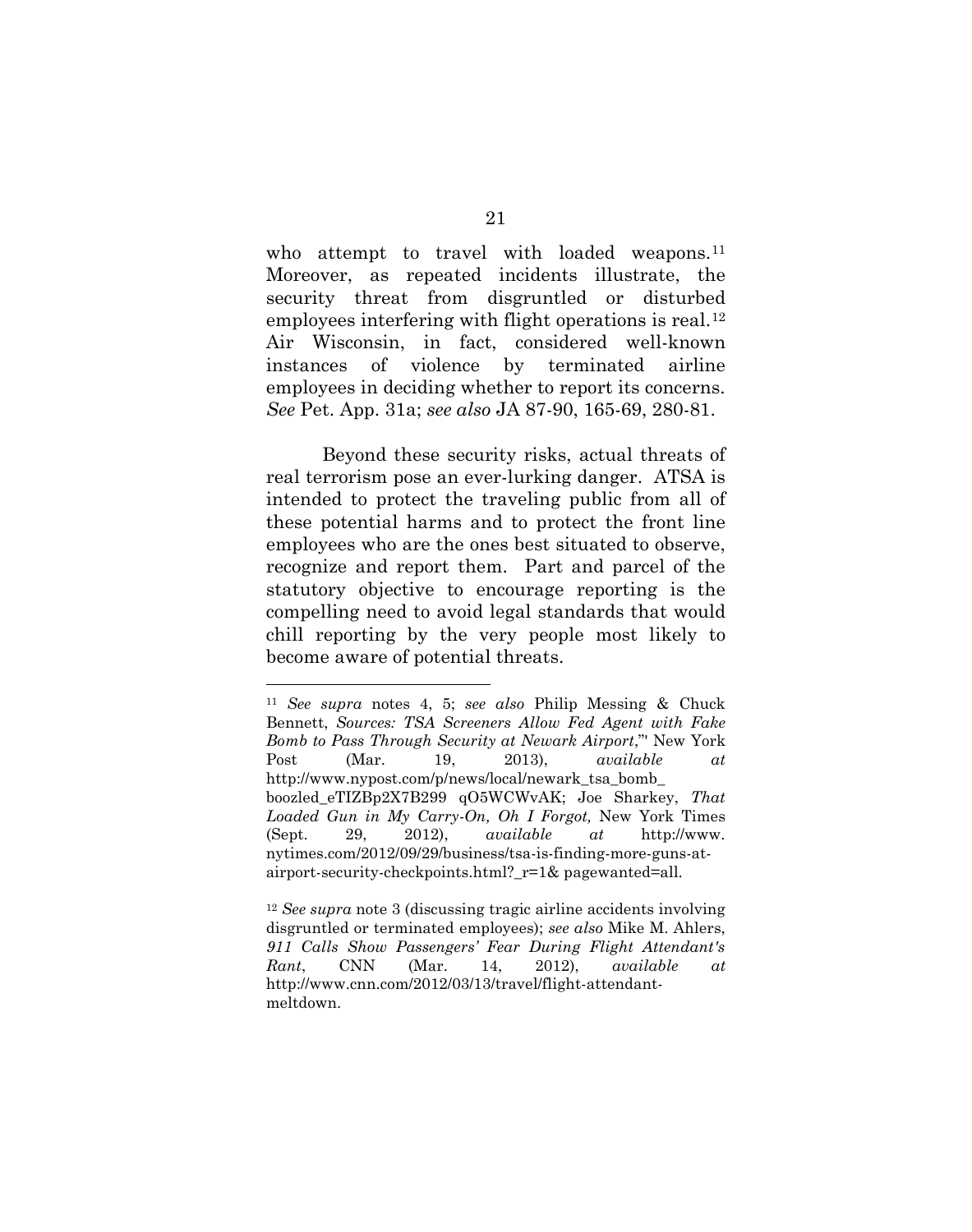Furthermore, the judgment below is inconsistent with the policies of the airlines themselves.[13](#page-29-1) Recognizing that their employees perform their jobs in a uniquely sensitive and potentially dangerous context, airlines expressly encourage "a proactive reporting culture" by pledging that "no disciplinary action will be taken against any employee for reporting a safety or security occurrence…except in cases of willful noncompliance with or intentional disregard of regulations…or when a criminal act has been committed."[14](#page-29-2) Encouraging a proactive safety reporting culture is not only good corporate policy, but is also consistent with aviation industry norms, with ATSA's express statutory language, and with our critical national security imperatives.

#### **CONCLUSION**

<span id="page-29-0"></span>The judgment of the Colorado Supreme Court should be reversed.

 $\overline{a}$ 

<span id="page-29-1"></span><sup>13</sup> *See, e.g.,* Gary Kelly & Mike Van de Ven, *Southwest Airlines Safety & Security Commitment*, Southwest Safety & Security (Dec. 1, 2012), *available at* http://www. southwest.com/assets/pdfs/corporate-commitments/safetycommitment-pol.pdf; Valerie Walker & Melissa Madden, *AFA Leads the Way in Aviation Safety Action Programs for Flight Attendants* (February 2013) (discussing Onboard Safety Action Program that encourages flight attendants to voluntarily report safety issues and events), *available at*  http://www.unitedafa.org/safety/osap/default.aspx.

<span id="page-29-2"></span><sup>14</sup> *See Southwest Airlines Safety & Security Commitment*, *available at* http://www.southwest.com/assets/pdfs/ corporatecommitments/safety-commitment-pol.pdf.